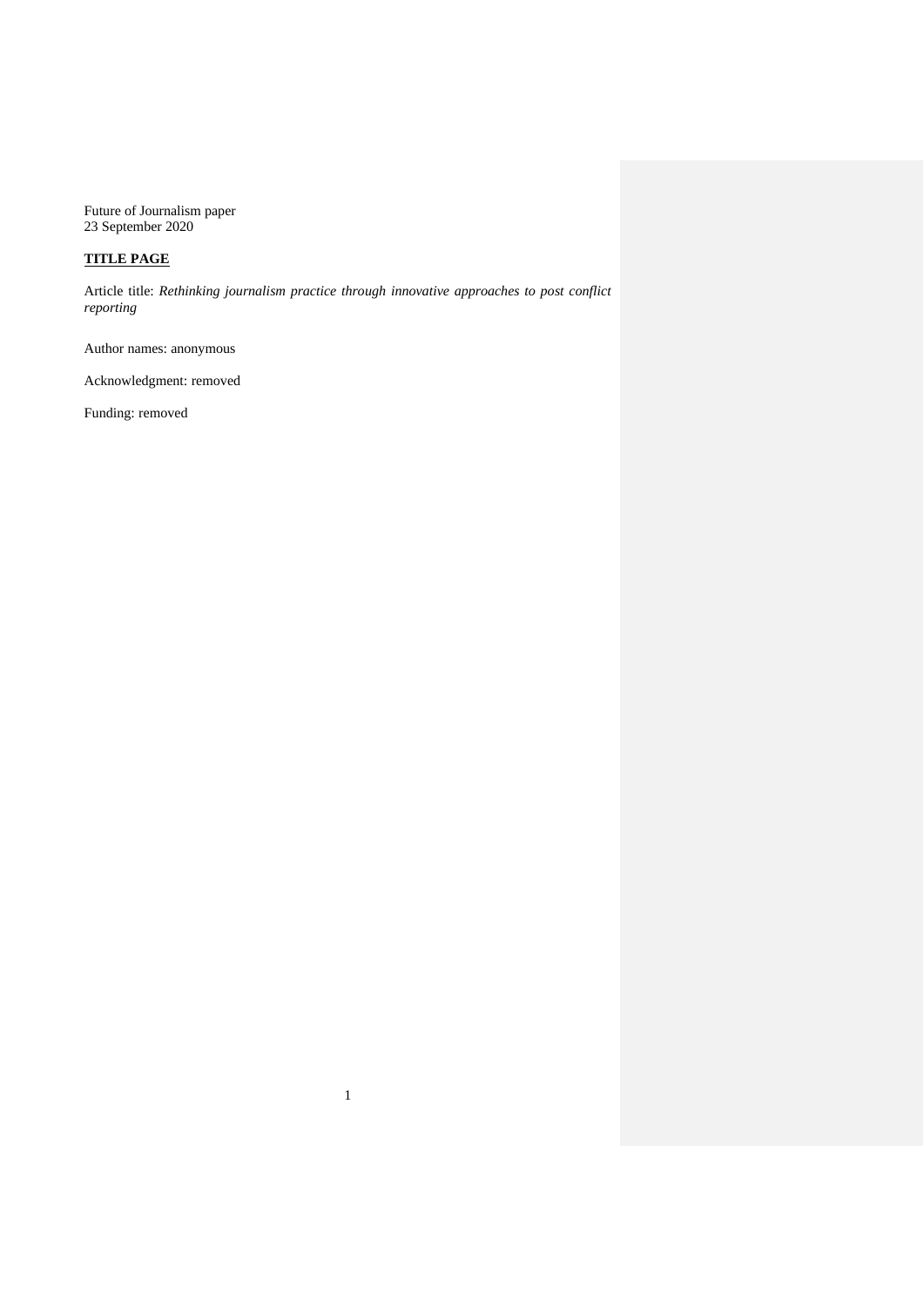## **ABSTRACT:**

*Since peace negotiations between the Colombian government and the country´s leftist Farc guerrillas began in 2012, it is generally accepted in the country that journalism has a responsibility to nurture peace and that the media can positively influence reconciliation in the aftermath of violence. But a recent analysis of domestic news coverage of the conflict concluded that the voices of victims were distinctly absent and that the overwhelming majority of Colombian news coverage involved official sources. This paper argues that a journalism intended to promote peace and reconciliation must include a wider range of voices and more specifically speak to those who have direct experience of conflict and the suffering it can inflict.*  In particular, we argue that a deeper understanding of trauma may help to strengthen *resilience in both individuals and society, and ultimately contribute to peacebuilding. Drawing on the authors' research project working with young people embroiled in Colombia's civil conflict, the paper explores an alternative and innovative approach to the retelling of the stories of others and to post conflict reporting. At a broad societal level, the project aimed to make a contribution to the process of reconciliation in Colombia, using an autobiographical approach to capture and re-construct the participants' first-hand experiences of the conflict and to highlight the challenges of re-integration. It presented their hopes for peace and reconciliation through animation and the creation of a short, animated documentary. At a journalistic level, the project set out to explore the efficacy of combining traditional methods of storytelling with animation technology to offer anonymity to vulnerable contributors of testimony. The paper describes the research project and reflects on the challenges of working with vulnerable children and of telling their stories in a way that can promote the reintegration of marginalised individuals and groups into society.*

Key words: Colombia; conflict; peace building; trauma; voice; vulnerable people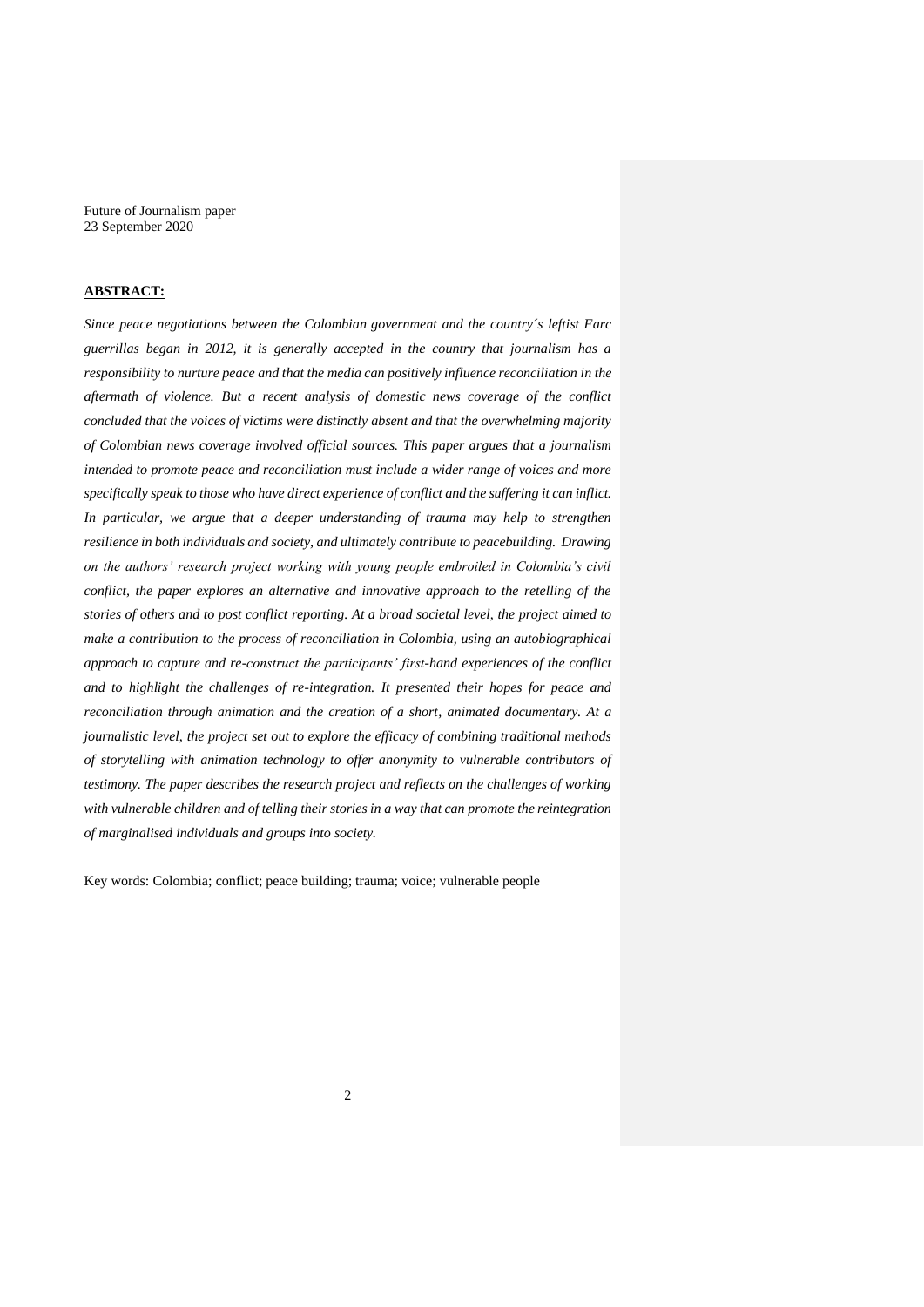## **RETHINKING JOURNALISM PRACTICE THROUGH INNOVATIVE APPROACHES TO POST CONFLICT REPORTING**

## **Introduction**

Since peace negotiations between the Colombian government and the country´s leftist Farc guerrillas<sup>1</sup> began in 2012, it is generally accepted in the country that journalism has a responsibility to nurture peace (Gehring, 2014: 6) and that the media can positively influence reconciliation in the aftermath of violence (Yamshon & Yamshon, 2006: 422). But a recent analysis of domestic news coverage of the Colombian conflict concluded that the voices of victims were distinctly absent and that the overwhelming majority of Colombian news coverage involved official sources from the Ministry of Defence and other state institutions (Serrano, 2014, 2015). This paper argues that a journalism intended to promote peace and reconciliation must include a wider range of voices and more specifically speak to those who have direct experience of conflict and the suffering it can inflict. In particular, we argue that a deeper understanding of trauma may help to strengthen resilience in both individuals and society, and ultimately contribute to peacebuilding (Howard, 2009; Newman and Nelson, 2012).

Drawing on the authors' research project working with young people embroiled in Colombia's civil conflict, the paper explores an alternative and innovative approach to the retelling of the stories of others and to post conflict reporting. The project, entitled *The Tree of Love*, involved a series of workshops with 25 children and young people between the ages of 9 and 24 from the remote indigenous Nasa community in Jambaló, Cauca, more than 500 km from the capital Bogotá. All of the participants had experience of conflict and some had direct involvement with the armed groups as combatants.

At a broad societal level, the project, funded by the UK government's Global Challenges Research Fund, aimed to make a contribution to the process of reconciliation in Colombia after 50 years of civil conflict that led to the marginalisation of countless communities and individuals. It used an autobiographical approach to capture and re-construct the participants'

<sup>&</sup>lt;sup>1</sup> Fuerzas Armadas Revolucionarias de Colombia (The Revolutionary Armed Forces of Colombia) was formed in 1964.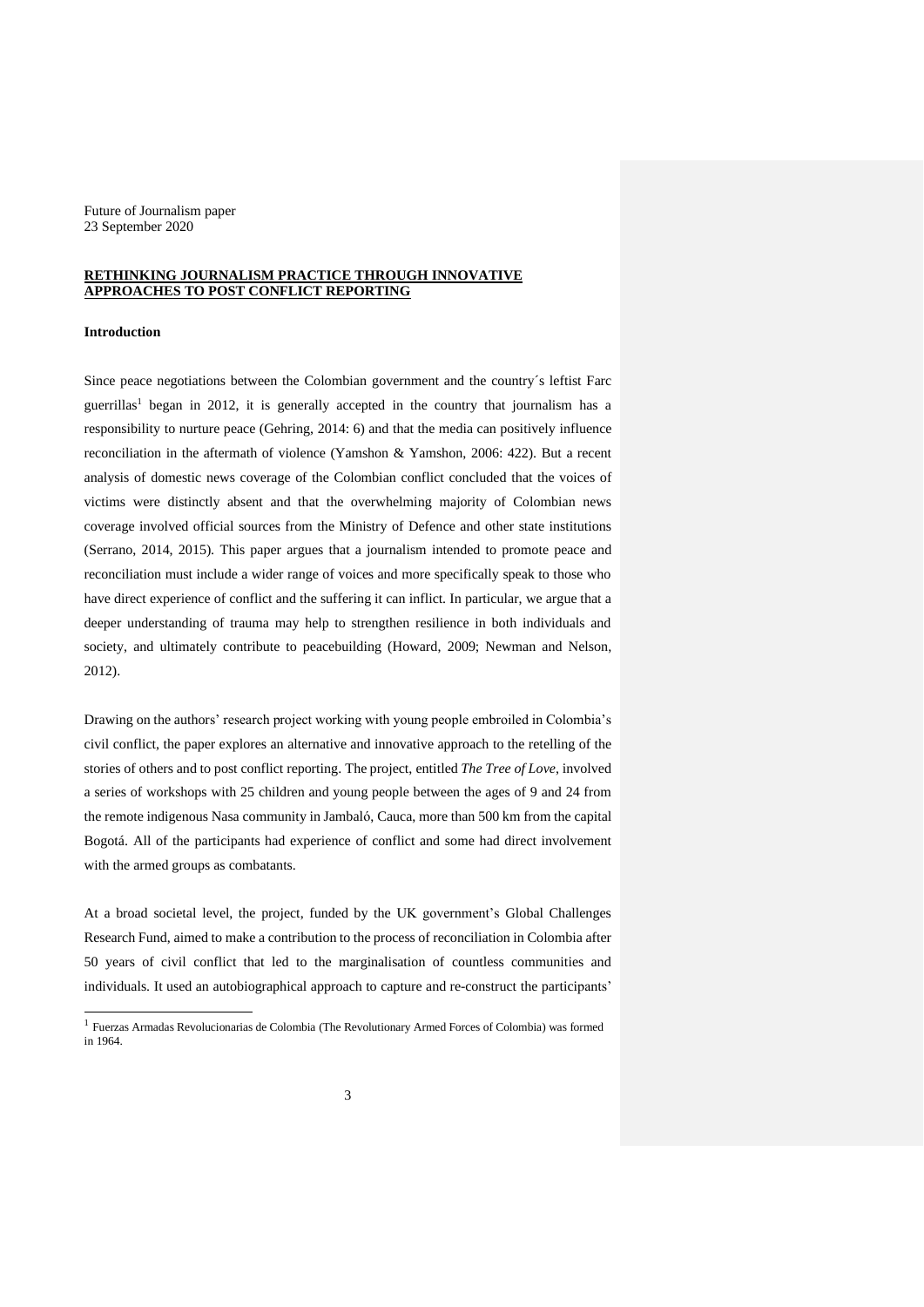first-hand experiences of the conflict and to highlight the challenges of re-integration. It presented their hopes for peace and reconciliation through animation and the creation of a short, animated documentary. The film, in turn, aims to promote the social inclusion of children who have been exploited and marginalised. It is hoped this can be used widely as a tool for peacebuilding education and inter-generational dialogue and there was a significant first success when the film was accepted as audio/visual testimony by the Colombian Truth and Reconciliation Commission<sup>2</sup>.

At a journalistic level, the project set out to explore the efficacy of combining traditional methods of storytelling with animation technology to offer anonymity to vulnerable contributors of testimony, while also building narratives of empathy and immersion. The intersections between technologies, modes of visual representation, documentary, and ethnographic research aimed to inspire academic engagement with new modes of documenting histories, lived experiences, and personal memory beyond the written word or photographic image.

It is widely acknowledged that peace-building occurs at the local level and is sustained through people-centred approaches. But the World Bank (2006) estimates that, on average, countries emerging from hostilities have a 40% chance of relapsing into conflict within five years and around half of all civil wars are due to post-conflict relapses (Brown et al. 2011). Peacebuilding strategies which promote social inclusion are therefore vital to ensure Colombia's path to peace. This paper describes the research project and reflects on the challenges of working with vulnerable children and of telling their stories in a way that can promote the reintegration of marginalised individuals and groups into society.

## **Post conflict Colombia**

A report carried out for the Colombian government in 2014 concluded that the country's internal conflict killed 260,000 people between 1958 and 2012. Perhaps one of the most alarming facts about these statistics is that 80% of these victims were civilians. The number of people internally displaced by the fighting is 6.9 million, the highest in the world (UN, 2018; Centro Nacional de Memoría Historica, 2014).

<sup>&</sup>lt;sup>2</sup> The commission was created as part of the 2016 peace agreement.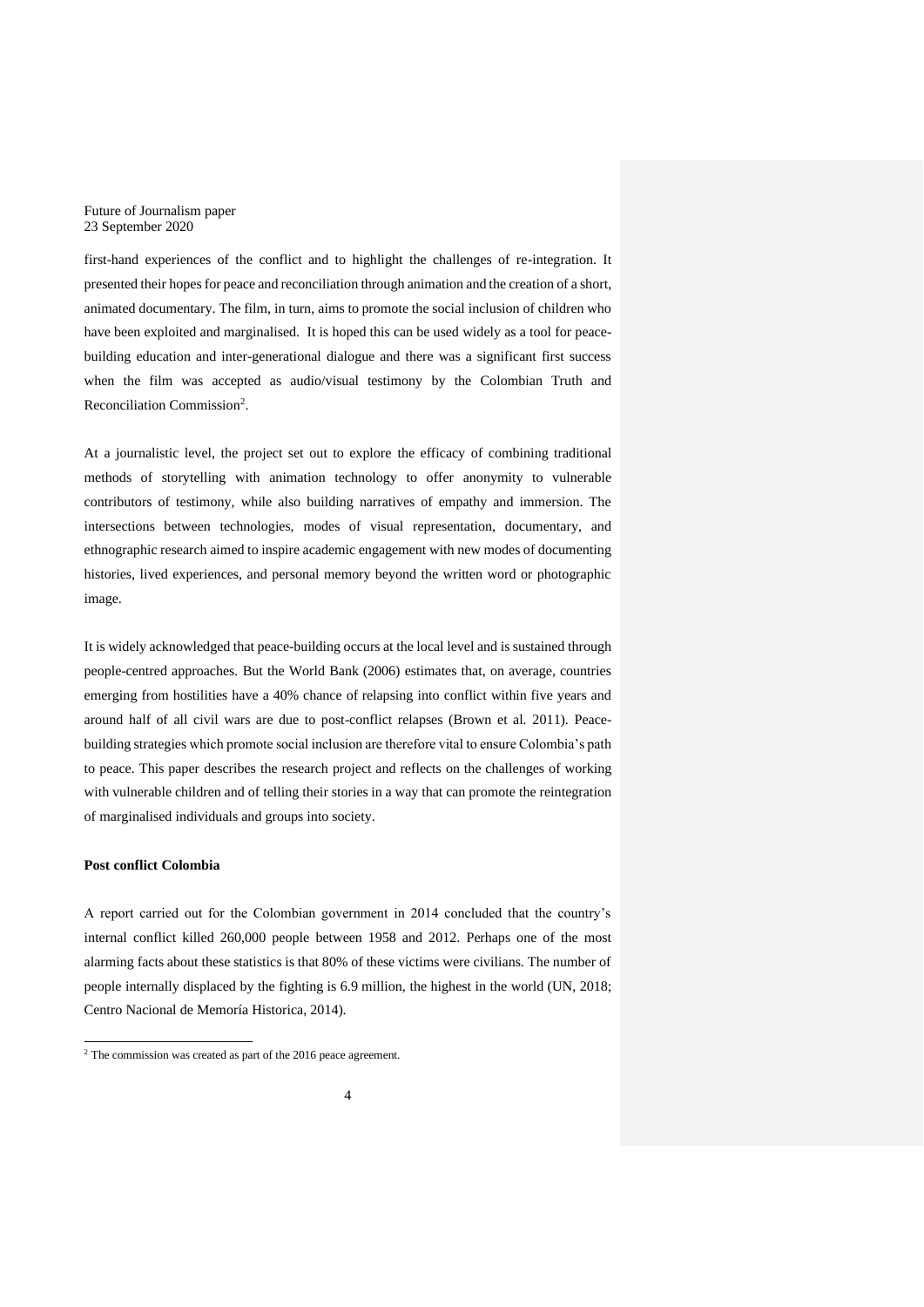During the years of internal conflict many marginal communities across Colombia were occupied by leftist rebels or ultra-right-wing paramilitaries. In 2017, Colombia's largest guerrilla group, the Revolutionary Armed Forces of Colombia, the Farc, demobilised and the Colombian government entered negotiations with the National Liberation Army, the  $ELN^3$ , the second largest guerrilla group in the country. These negotiations are currently suspended with disagreement over how to proceed.

There is no doubt that peace in Colombia faces many obstacles – violence is endemic and the peace process is fragile. Clashes between rival groups competing to fill the vacuum left by Farc are responsible for an increasing number of people being forcibly displaced, reaching a total of 18,000 by 2018, according to the UN.

## **Child soldiers**

One of the characteristics of Colombia's conflict – and the subject of this research project – has been the recruitment of minors by armed groups. Estimates of how many children were actually recruited vary greatly, ranging from up to 18,000 (by the Farc alone) to some 37,000 (based on government figures) (Bjorkhaug, 2010). Child soldiers are defined as "...any child – boy or girl – under the age of 18 who is compulsory, forcibly, voluntarily recruited or otherwise used in hostilities by armed forces, paramilitaries, civil defence units or other armed groups."

Child soldiers are used for sexual services, as forced 'wives', as insurgents, messengers, porters or cooks (Machel, 2000). Although as a research team we have used the term 'child soldier' it does not fully take into account the lived experience of conflict by children living on the margins of society. Indeed, in a recent paper, Roshani (2016: 2) argues for expanding the current outlook on children's experiences in the Colombian conflict beyond child soldiering to include "informants, reporting, resource acquisition, forced migration/displacement, voluntary conscription, and a myriad other occupations" in order to successfully design and implement policies and practices for child protection and peace building efforts.

<sup>3</sup> The ELN, Ejército de Liberación Nacional, was also formed in 1964.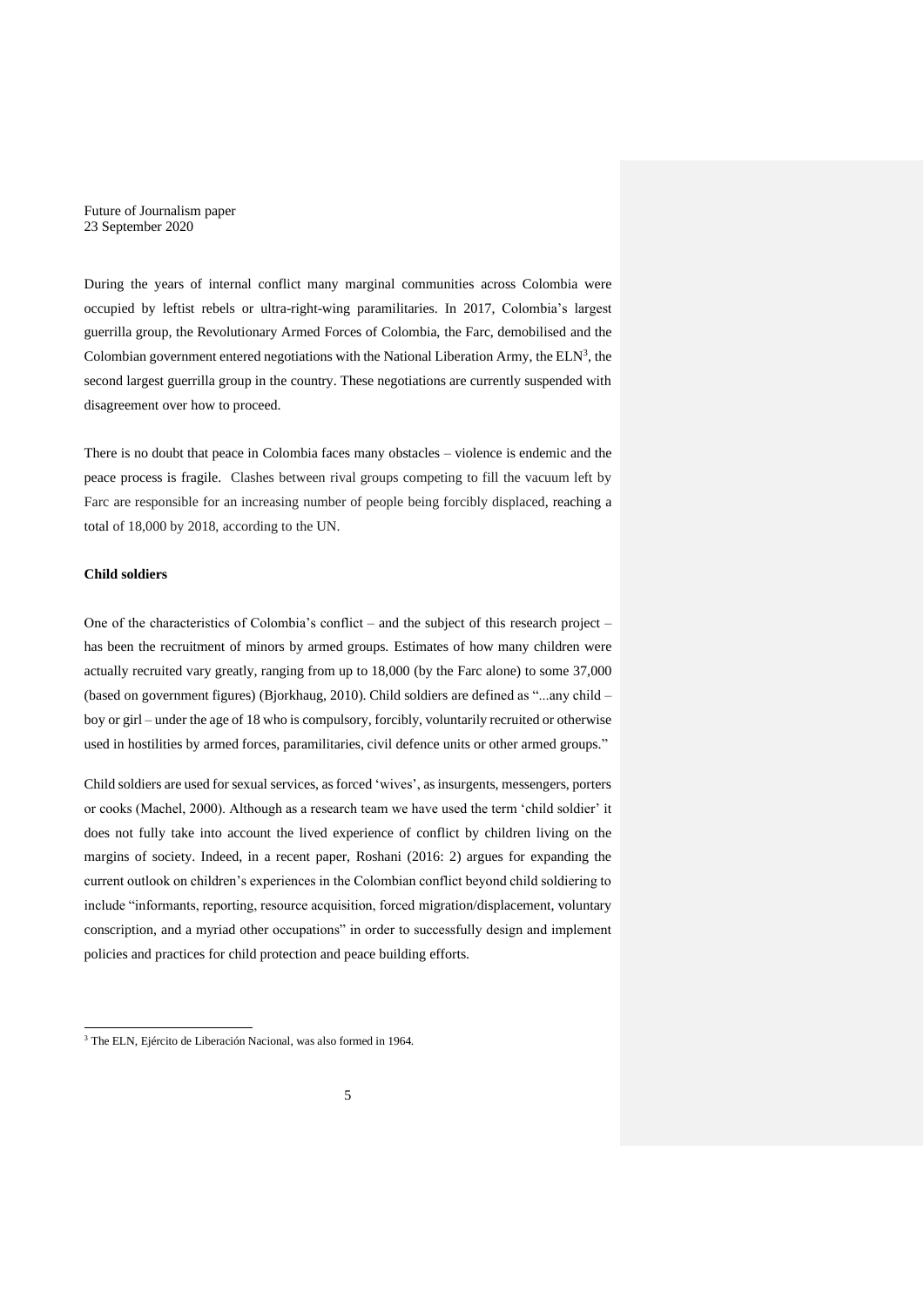The recruitment of children into non-state violent armed groups has traditionally been divided into two types: those who are forced and those who join voluntarily. Normally children's recruitment into non-state armed groups has been viewed as a result of poverty, family violence and lack of education (Brett & Specht, 2004; Brett, 2003; Wessels, 2006; Burgess, 2009). The children are therefore described as passive victims of actions conducted by adults. In reality, most cases of recruitment take place in the "grey zone" between voluntary and forced recruitment, and the children make their choice based on the information available at the time of recruitment (Bjorkhaug, 2010).

Honwana (2006:4) argues that children affected by conflict, both girls and boys, do not constitute a homogeneous group of helpless victims but exercise choices that are shaped by their particular experiences and circumstances. In situations where people find themselves exposed to extreme situations, they still find the ability to contest and to negotiate within the social and emotional sources they have available and are therefore able to cope with the most dreadful circumstances (de Smedt, 1998). People living in conflict areas were in close contact with the guerrilla and the paramilitary. The children did not necessarily fear for their own safety as the armed groups acted as a protecting force within the communities they were in control of. After fighting near a village, Farc would visit the local schools and escort the children back to their homes in order to keep them safe. On other occasions the guerrilla or the paramilitary would arrange celebrations and festivals that increased their popularity. The Colombian government currently runs two separate demobilisation programmes for former child soldiers.

#### **Journalism's controversial role in post conflict reporting**

Journalism has a long history of interviewing vulnerable people caught up in natural disasters, conflict or tragedy and it is widely recognised that journalists have an important role to play in telling the stories of those traumatised by such events. The concepts of 'journalism of attachment' or 'peace journalism', often raised in the context of the Balkans conflicts of the 1990s or of the Colombian civil war, have frequently elicited a negative reaction in traditional Anglo-American journalistic circles. But it is important to note that in Colombia, away from the media world of the 'global North', views have been far more receptive.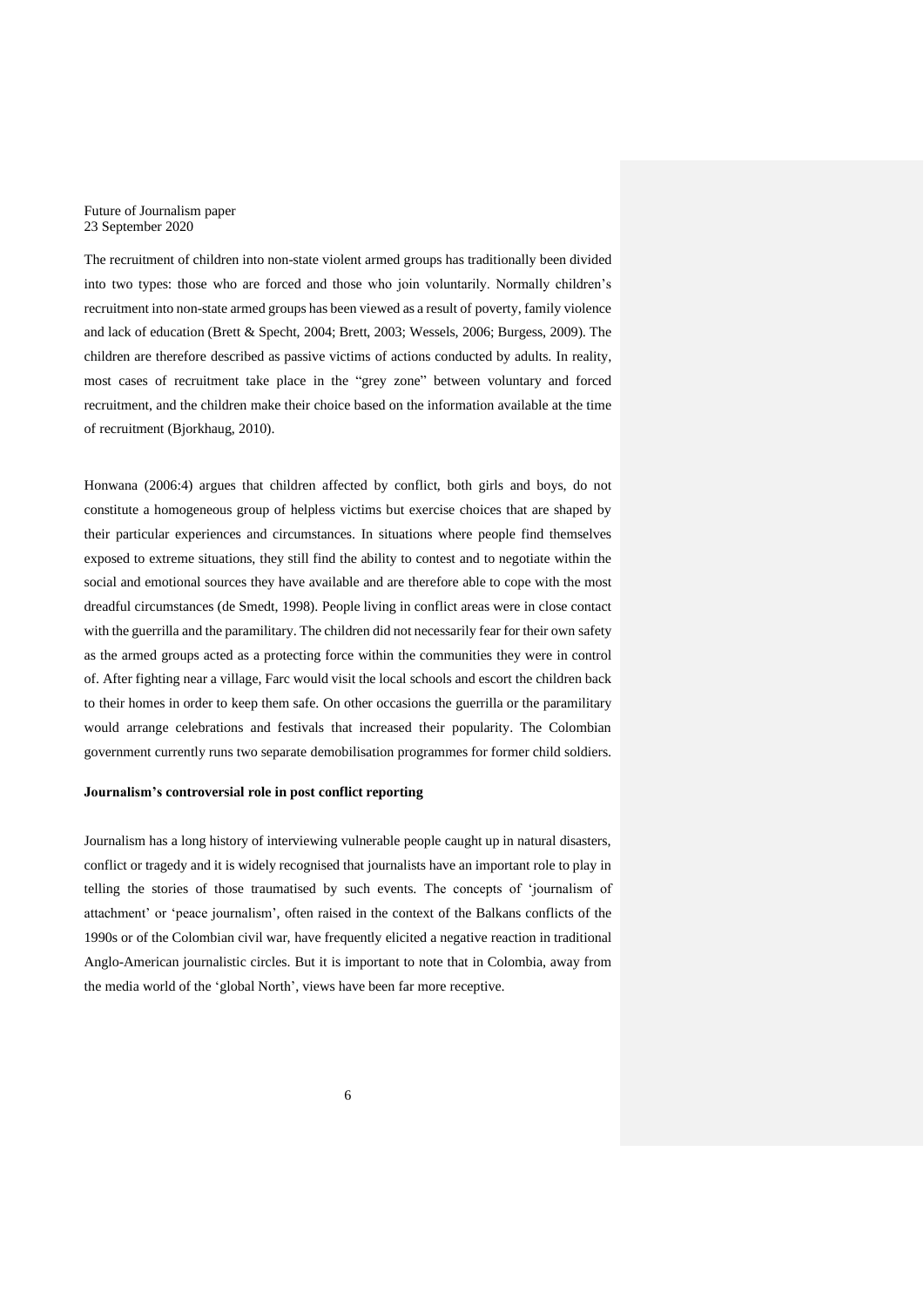In the West, such concepts appear to be at odds with journalism's normative values of objectivity and particularly those of detachment and impartiality. Indeed, as Richards and Rees have observed, these values still exert a powerful, almost talismanic influence (2011). BBC correspondent Martin Bell coined the term 'journalism of attachment' at the height of the Balkans conflict, speaking of a journalism that "cares as well as knows" (1996). He dismissed objectivity as an illusion and a shibboleth, complaining it produced "bystander journalism" (ibid: 16). With emotions in the war running high, Bell argued that journalism could not stand neutral between right and wrong or good and evil (ibid). In fact, such arguments have a long tradition, from the esteemed BBC reporter Richard Dimbleby's passionate coverage of the liberation of the Belsen death camp in 1945 to CNN's Christiane Amanpour. She also covered the siege of Sarajevo and does not go as far as dismissing objectivity *per se* but also posits that not every side in a conflict should be treated equally. In the case of Bosnia, she argued against setting up a moral equivalence between the aggressor and victim, saying the West had a duty to stop the Serbs (1996). At the heart of Amanpour's argument is the assertion that there is no contradiction between a journalist being objective and attached or 'caring.' Bell's reporting from the Balkans led to condemnation by some of his BBC colleagues, not least David Loyn who argued that abandoning the ideals of impartiality or being "liberated from the yoke of objectivity" risks becoming lost in moral relativism that threatens the whole business of reporting (2003).

Essentially, the BBC closed ranks and Bell's journalism of attachment was considered to be unacceptable and not compatible with its values. A similar fate befell what became known as 'peace journalism', a concept based on Jake Lynch and Annabel McGoldrick's 2005 book of the same name. The authors argued that peace journalism "is when editors and reporters make choices – of what stories to cover and about how to report them – that create opportunities for society at large to consider and value non-violent responses to conflict." Traditional journalism or "war journalism", they argue, drawing on work by the peace studies expert Johan Galtung, has a bias towards violence. But for many journalists rooted in normative values, such a concept implies journalists becoming active participants in a conflict, reporting in a way that is designed to encourage peace making. Again, one of its fiercest critics was the BBC's Loyn, himself a veteran foreign correspondent steeped in the experience of reporting the conflicts of the Balkans, Afghanistan and Iraq. In a critique of Lynch and McGoldrick, Loyn wrote that journalists need to preserve their role as observers rather than players, adding (2007):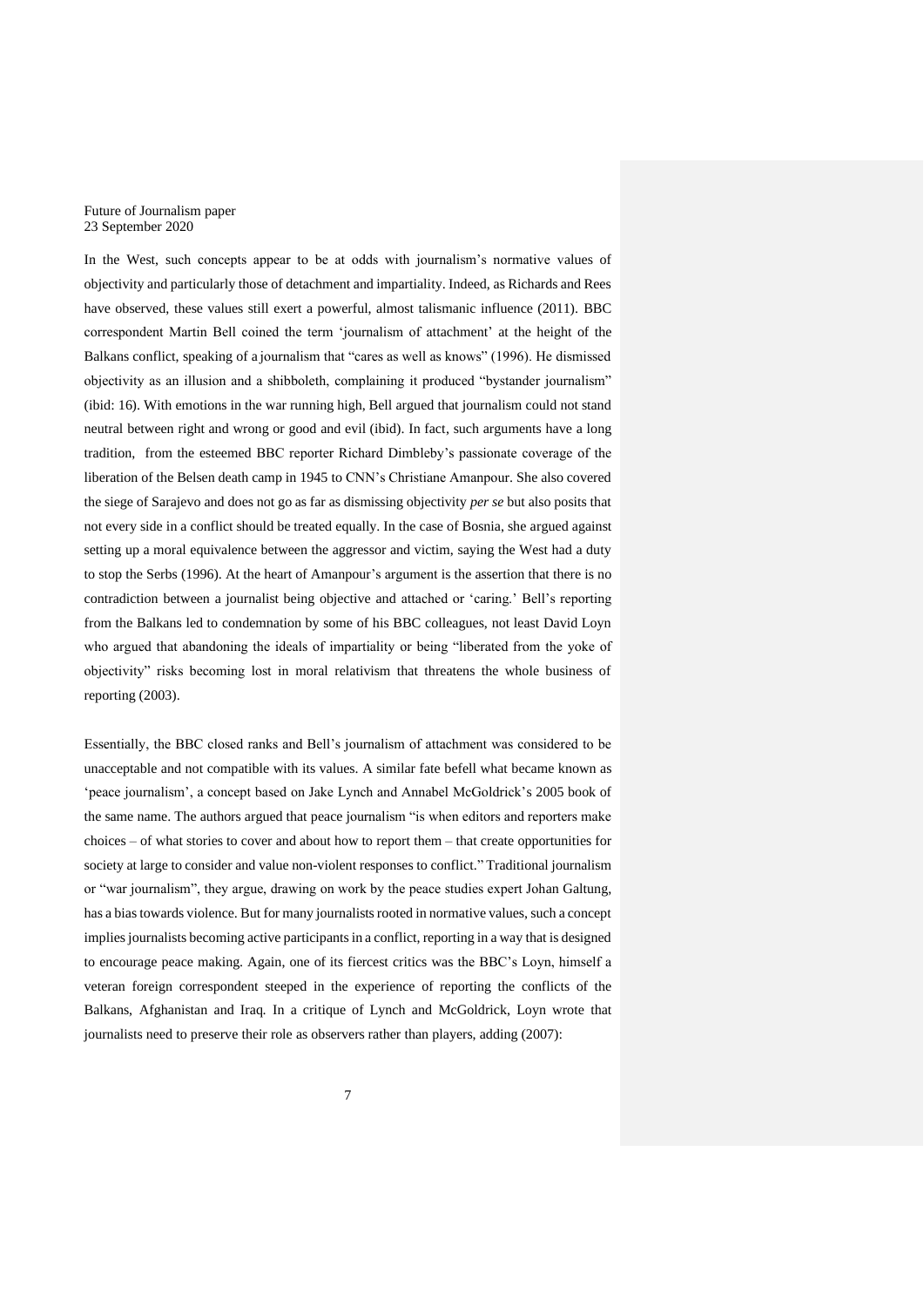"The peace journalism approach describes an active participation that is simply not the role of a journalist and is based on a flawed notion that the world would be a better place if we reported wars in a certain prescribed way, encouraging peace-makers rather than reporting warriors."

In Colombia, views on peace journalism diverge substantially from the dominant debate in the global North. As Jésus Arroyave and Marta Milena Barrios write (2012: 401), "there has been no such thing as an independent press in Colombia." The impartiality that has emerged did not give rise to the neutrality which at times has held sway in European schools of journalism. The development of objectivity has instead taken the form of balancing sources and accuracy and there is an acceptance that both personal and editorial preferences inevitably slant news (Waisbord 2000a, 2000b). Arroyave et al. argue (2007) that these can be seen as positive developments which distinguish the country's journalistic tradition. This honesty combined with the contribution of authors and poets to journalism in Colombia gave birth to a literary form of reportage in the country. This is the *cronica*, which is indeed a popular genre across Latin America and a regular feature of J-school curricula on the continent. This style has been able to more easily influence public opinion because it is "more carefully read" (Arroyave and Barrios 2012: 400), yet it has also resulted in the development of what they call "a special type of advocacy reporting":

"Colombia's continuing struggle with large-scale social, economic, and cultural contradiction has led many journalists to develop a special style of advocacy reporting that goes beyond normal news coverage. Instead, journalists tend to take part in solving community problems, in some cases by pressuring public officials, and in other cases by asking the private sector for support."

In a 2014 survey of regional and local reporters in Colombia, 80% believed they should be promoting reconciliation, but only 61% said they were actually doing so. The President of Colombia´s Federation of Journalists (FECOLPER), Adriana Hurtado, believes that the reason many reporters are unable to promote reconciliation is because there is what she calls "an overreliance on the state and its official sources" (Hurtado 2018). Hurtado concludes that local and regional journalists need to include a wider range of voices in their work if they are to truly promote peace. As if to address this problem, a 2014 manual for Colombian journalists on how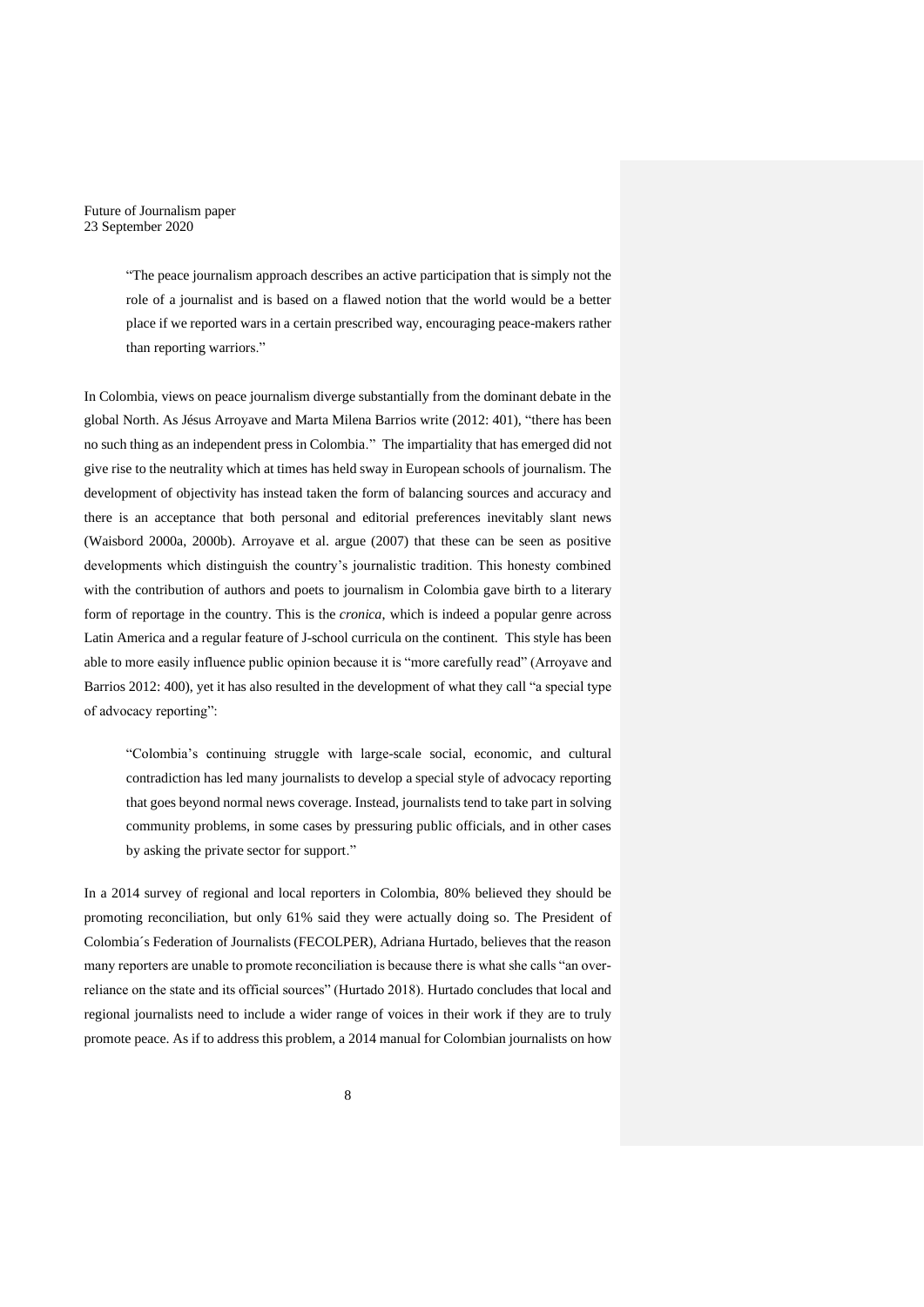to promote reconciliation uses the work of Roberto Herrscher (2012) who defines five essential elements of "narrative journalism":  $(1)$  voice;  $(2)$  the vision of others;  $(3)$  the way in which the character's voice takes form; (4) revelatory detail; and (5) story selection (Morello Martínez 2014: 52). It also draws on Ryszard Kapuscinski's (2005) work, "The Five Senses of the Journalist", which he defines as: (1) to be; (2) see; (3) listen; (4) share; and (5) think. To this, Colombian investigative journalist Gina Morello adds a sixth sense: "feel" (2014: 50). The manual also stresses the importance of investigative journalism and the *crónica* as defined above. There is a sense that this form of longform journalism has greater potential to connect to the audience than straightforward news reporting.

Globally, across the North and South, the debate has also begun to encompass what could be termed more emotionally literate reporting, a concept that has been promoted by the Dart Center for Journalism & Trauma, a global charitable project now located at the Columbia School of Journalism in New York.<sup>4</sup> Dart's work focuses partly on how covering disaster, conflict and other distressing news stories can have a traumatic impact, including full blown Post Traumatic Stress Disorder (PTSD), on journalists. It also explores how journalists can report responsibly and ethically on traumatic news stories and, as part of this, cover communities caught up in tragedy. One of the key principles fostered by Dart is that victims and survivors of violence can sometimes benefit from telling their stories to journalists but that this can also lead to re-traumatisation as an event or period is retold and thus reexperienced. Dart places emphasis on recognising the vulnerability of victims, especially children, stating: "When gathering information from children and/or youth, be aware that your interview and the published story could have a real impact on them." Dart is also clear that communities can recover from trauma. Ripley (2009) notes that a "community narrative" is often the very beginning of recovery but much work remains to be done in terms of understanding journalism's contribution. As Elana Newman, Dart's research director at the University of Tulsa, and Summer Nelson observe (2012: 31), there is a need to "systematically discover how news coverage can help or hinder a community´s recovery process."

Based on our long-standing experience of conflict reporting, both as journalists in the field and academics, and on our knowledge of the literature on peace reporting, we formulated the following research questions for the project:

<sup>4</sup> One of the authors of this paper, xxxx, is a trustee and chair of the Dart Center's European operations.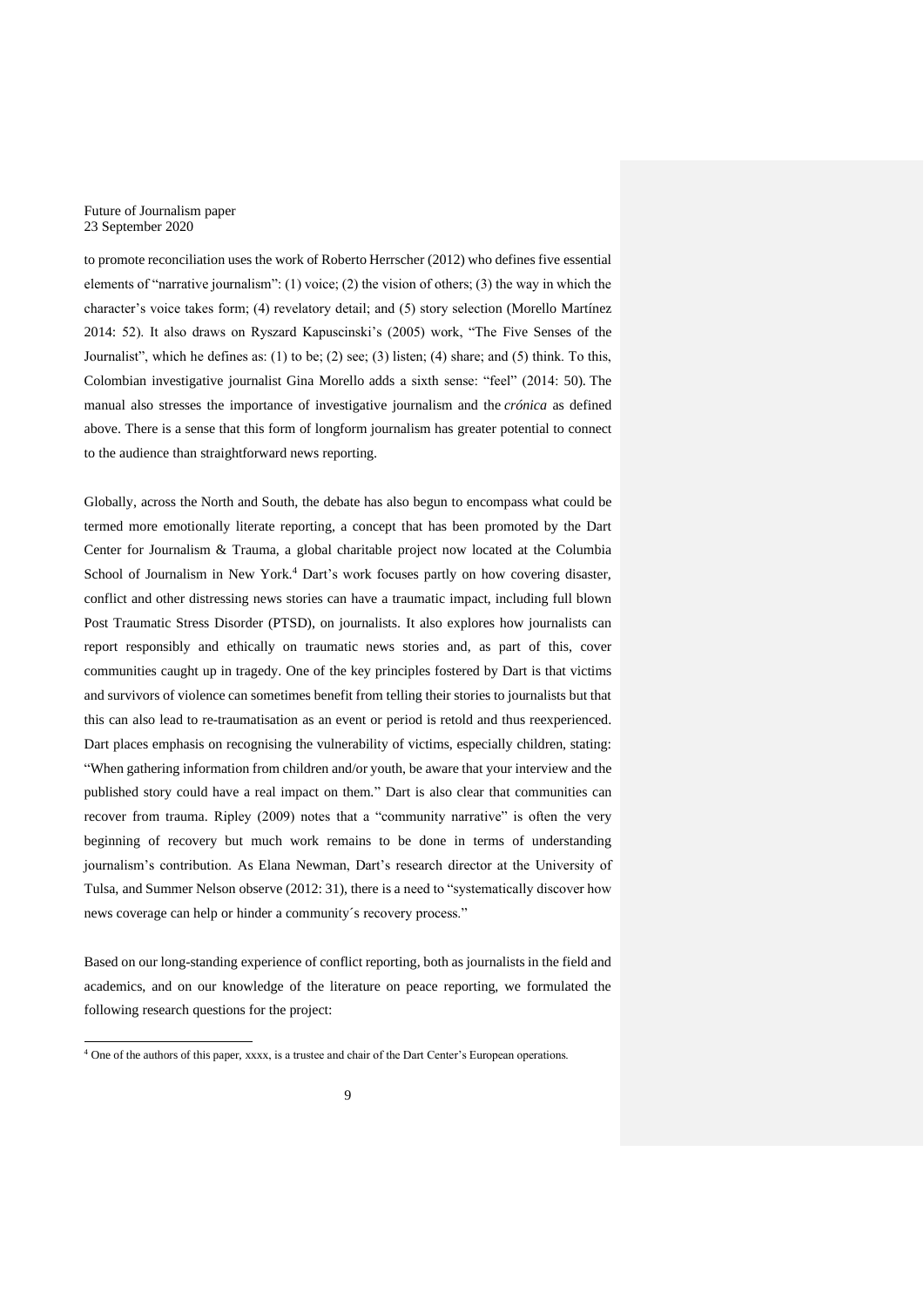> RQ1: Is there an alternative journalistic approach to telling the stories of vulnerable people?

RQ2: Can traditional methods of storytelling and new methods be combined?

RQ3: Can this approach form a more general tool for reporting on marginalised communities which could be used in the process of post conflict reconciliation?

## **Methods**

In order to choose a site of study, the research team worked with a charity, the Norwegian Refugee Council (see below). They helped identify an indigenous community in Jambaló, home to the Nasa people where large numbers of former child soldiers were being re-integrated into the community. It is in one of the country's 125 priority zones in "post-conflict" or "postpeace agreement", areas identified by the UN as key to establishing sustainable peace and receive specific funding. Jambaló has had a presence of both the Farc and the ELN guerrillas, as well as paramilitary groups and the armed forces. For many years, it was caught in the crossfire. In July 1985, 200 guerrillas arrived in the town and killed 11 people in a massacre. Today social leaders and teachers are threatened by dissident Farc groups and criminal neoparamilitary gangs. Officially there have been 64 cases of forced recruitment in Jambaló, but locals say the real figure is actually in the hundreds as most cases have never been reported.

In 2001, tired of being in the crossfire, the Nasa community formed their own community security force. Armed with nothing but *bastones de mando* — wooden sticks with green and red tassels — they have tried to force all the armed actors, including the military, out of their territory. The Indigenous Guard is comprised of community volunteers who, supervised by the cabildo (autonomous indigenous village council), patrol the village and maintain order at public events. They have become ubiquitous in Nasa communities. Individuals from all walks of life can and do become guards. Several of the young children participating in our workshop belonged to the Guard.

It was therefore important to understand that Jambaló is ruled by its own laws and customs. Indigenous territories, called *resguardos*, are distinct legal entities under Colombian law, and as a result, gaining access meant winning the trust of elders through a series of preliminary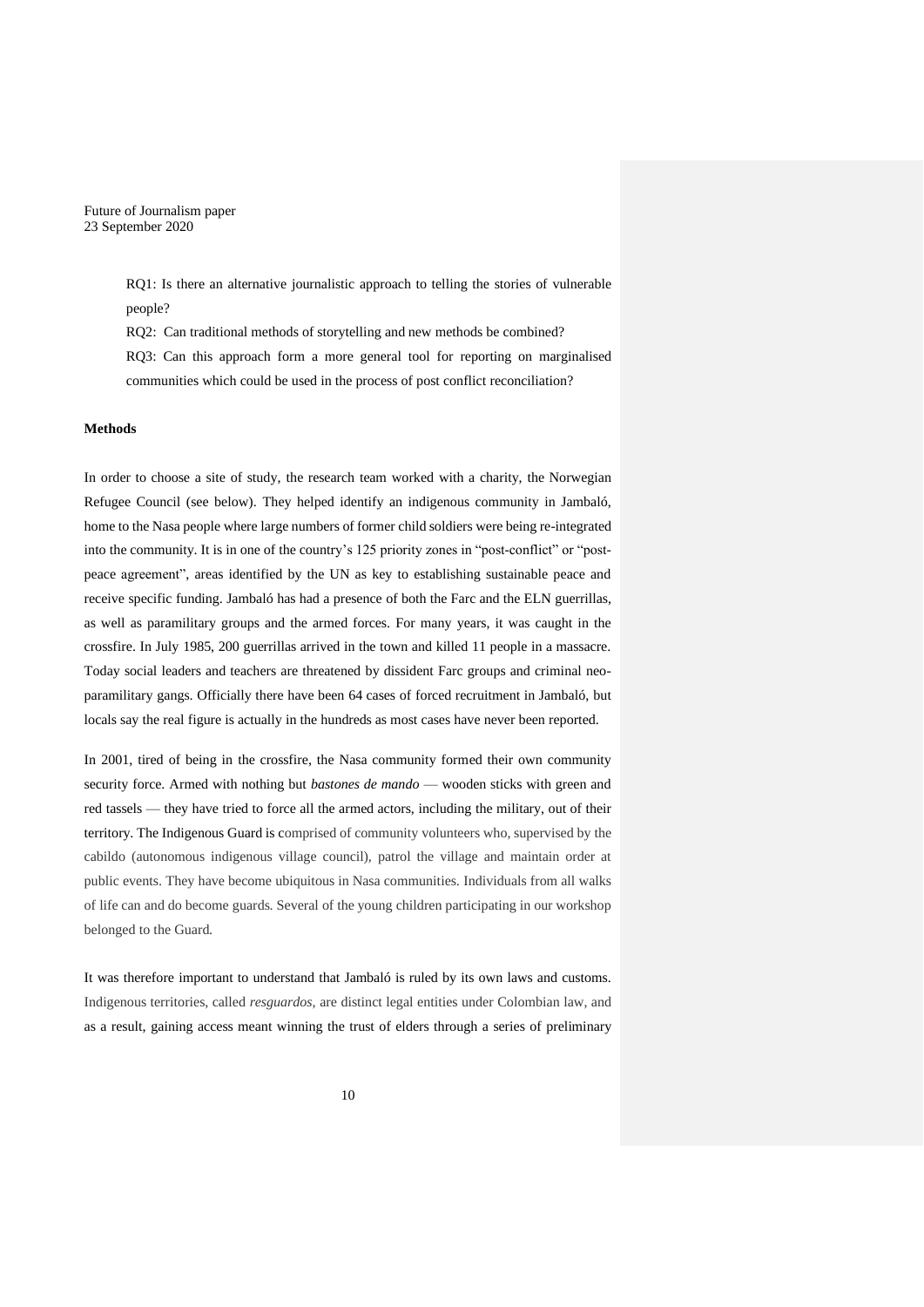meetings and working closely with three charities which had a track record of engagement in the community:

- The Norwegian Refugee Council (NRC), an independent humanitarian organisation helping people forced to flee. They have implemented several prevention schemes around Colombia.
- Fondación Fahrenheit 451 is an organisation that uses literature to promote human rights and engage with marginalised communities.
- Fondación Tyet is a charity that promotes the rights of indigenous communities, particularly women and children.

Once permission had been granted by the elders, and ethical approval had been secured from xxxxxxxxx University's research ethics panel (see below), the team's field researcher, xxxxx xxxx<sup>5</sup>, together with workers from the charities, were able to conduct three workshops in a local school.<sup>6</sup> There was a total of 25 participants in our project, aged between 9 and 24. Five of them had been directly involved with the Farc guerrilla, two of whom are currently involved in the official demobilisation programme. These five were aged between 13 and 19. The other 20 were made up of ten young people (aged between 16 and 24) interested in a media career and who had completed a diploma in animation, and 10 children from two nearby primary schools (aged between 9 and 12). All had grown up in a context of violent conflict. Only one had demobilised through the government's formal programmes. Most were demobilised with the assistance and support of the Indigenous Guard.

The team on the ground worked with the children and young people to capture and re-construct the participants' first-hand experiences of the conflict with the ultimate goal of them producing a short, animated film to help in the process of their reintegration into society. The first workshop, in September 2018, introduced participants to basic animation using Adobe Photoshop and After Effects. Participants also engaged in narrative and storytelling exercises. In the second workshop, held later in the same month, participants developed their final script

<sup>&</sup>lt;sup>5</sup> Working at that time at xxxxxx University.

<sup>&</sup>lt;sup>6</sup> The name has been withheld to protect the identity of the participants.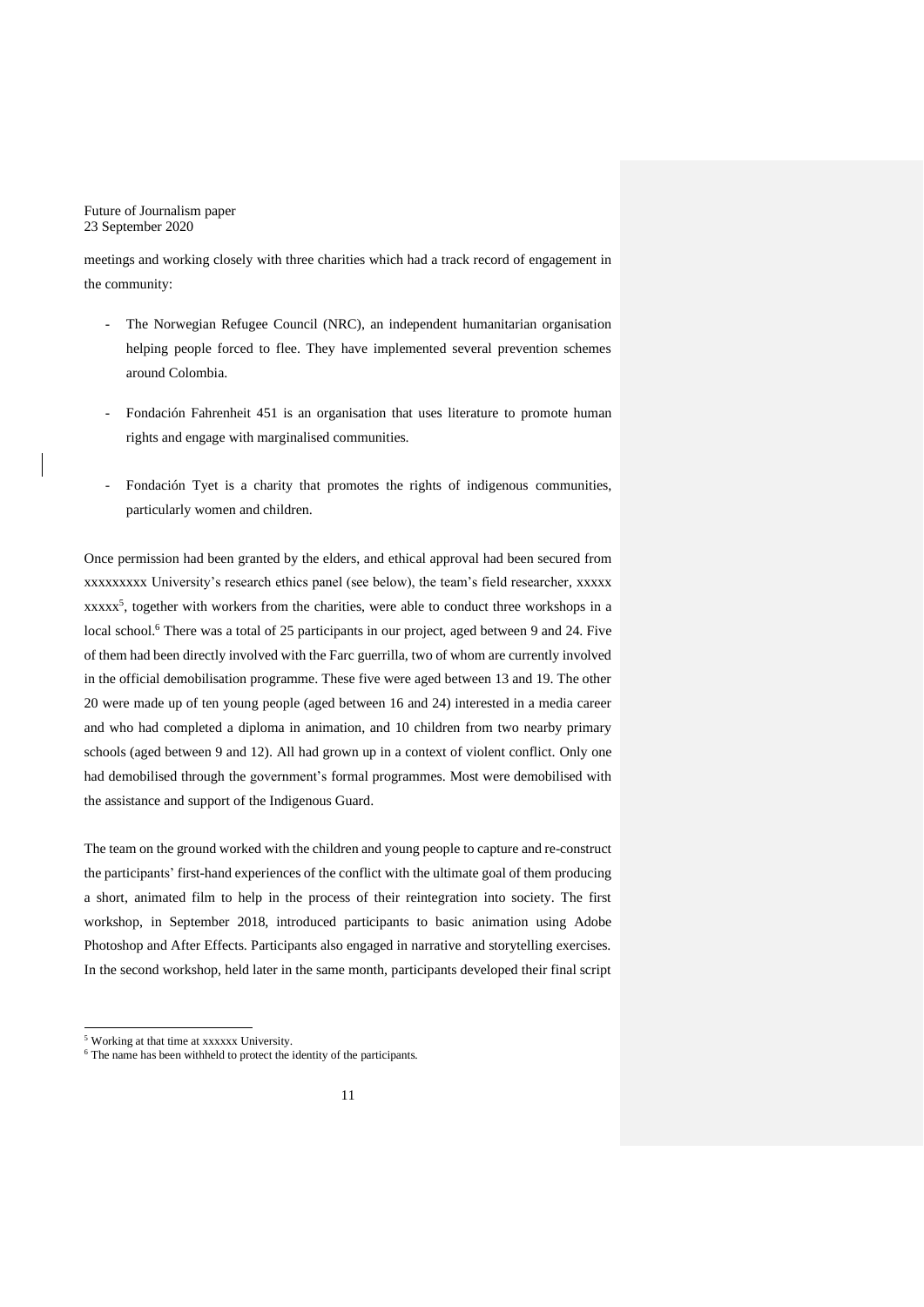based on the initial stories from the first workshop and completed the storyboard according to the script. The third workshop in October 2018 focused on illustration and animation.

## **Issues of voice**

In seeking to access the voices of the indigenous community, it was important to avoid the idea of 'giving voice' which, despite the nobility of its aim, can perpetuate hierarchies and 'top down' approaches to storytelling. Vietnamese film maker, Trinh Min Ha stresses the imperative of 'speaking nearby' rather than 'speaking about' as an ethical stance: 'an attitude in life, a way of positioning oneself in relation to the world' (Min Ha in Chen, 1992: 87). In this way, the life within an artefact (in this research project the animated film) is sustained by staying close to the source (the film's creators within the community) rather than the film being used 'an instrument of thought', a vehicle to 'speak about' their situation. Hence, the decision not to use interview as a methodological tool was key to this research aim – the participants told their *own* stories through production of artefacts: drawings, writing stories and poetry culminating in *their own* animation.

As Western observers, it was also crucial to avoid the dangers of 'othering' whereby we see 'others through the prism of our own background and our own cultural pre-conceptions and often through stereotype' (Keane, 2018). Questions of voice are complex and multi-layered; Sigal (2016) counsels a focus on listening rather than 'giving voice' to as wide and diverse a range of voices as possible. Consequently, in the animated film, teachers, psychologists and community workers all play their part, offering contributions in separate spaces to the children and young people, that provide context and deeper understanding. As a project seeking to promote peace and reconciliation, this inclusive approach focused on listening also contributed to the credibility and 'buy in' to the project - it was key to building trust between researchers and participants, as well as within the community. As journalists functioning as researchers, we were crucially aware that we are relied on to 'provide a fair and accurate account, but that we also have our own voice.' As for journalism 'the shibboleth of objectivity requires detachment, but audience engagement requires empathic, connected storytelling' (Jukes and Fowler-Watt, 2019: 19-20), so too for the output from the research project – in aiming to build reconciliation, it needed to connect people and required self-reflexive engagement throughout the production process

## **Ethical challenges**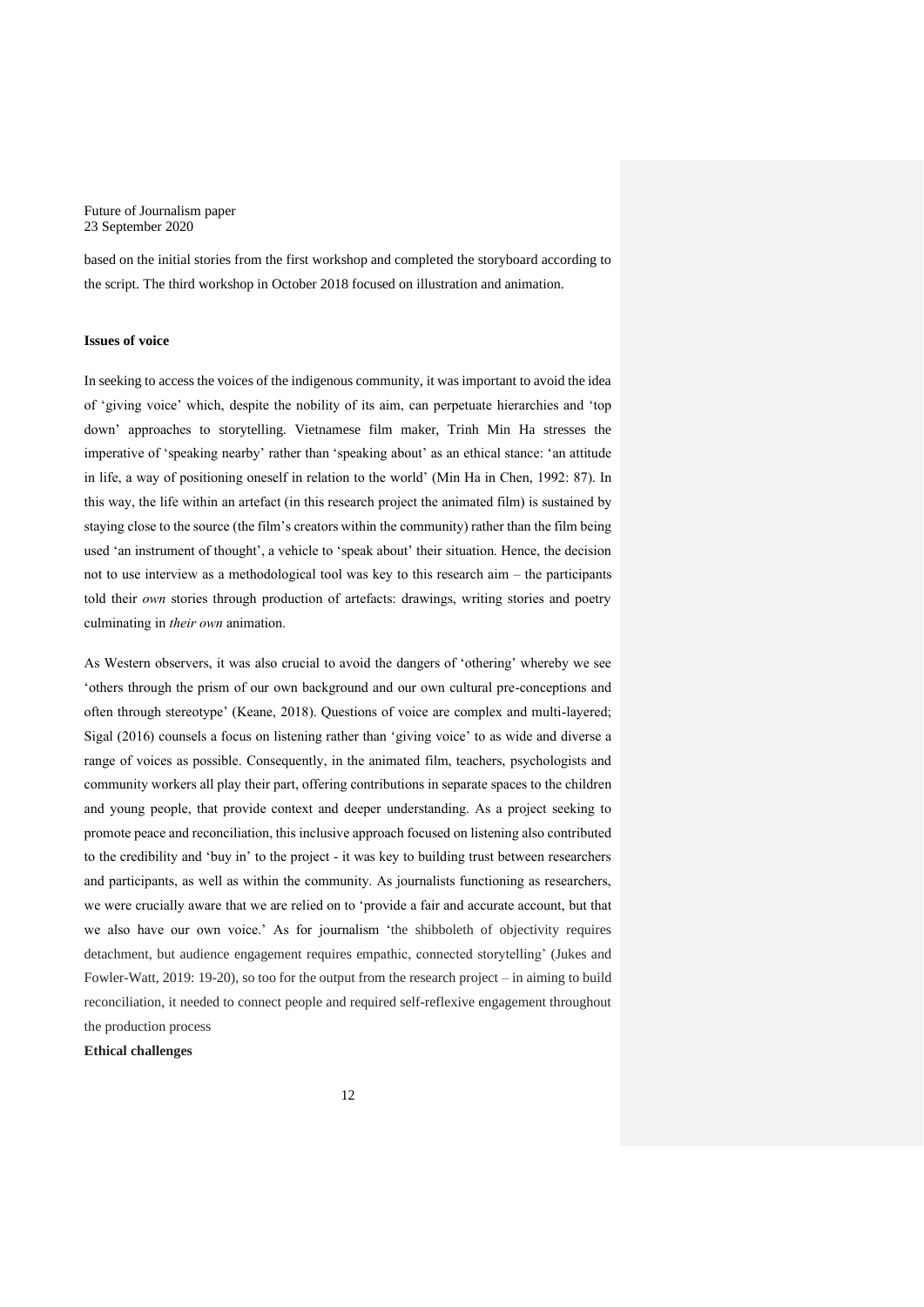These considerations of voice and building trust ran like a red line through the project and shaped its design. It presented a range of ethical challenges, which we sought to mitigate from the outset and throughout the workshops and post-production period, employing a dynamic approach involving regular conversations between Colombia and the UK, sharing of ideas and reviews within the research team. The ethical challenges fell into seven main categories:

- 1. Institutional: working with vulnerable young people and children required a particularly detailed and thorough submission to the university's research ethics panel. This project was approved by xxxxxxx University's Research Ethics Panel for Social Sciences and Humanities. All of the participants were asked for informed consent and were assured of anonymity.
- 2. Mutual understanding: it was crucial for us to seek to understand the needs of the community to build peace and re-integration. But how could we do this?
	- a) By spending time and listening.
	- b) On the ground support (for researcher and participants)
	- c) 'Back at base' support
- 3. Direct relationships: researcher and researched could blur lines and incur the danger of friendship narratives' as they grew closer though the iterative workshops. This could toxify the final outputs, and also incurred potential issues of loss and guilt for the researchers<sup>7</sup> as they left the participants behind.
- 4. The immersive approach: Our mantra, '*Their voices. Their stories. Their animation!*' presents a range of ethical issues, particularly in editing and post-production. We also needed to be careful not to 'aggrandise' the participants' or - a particular danger with this project - to 'induce shame, narcissism' (Josselson, 2005: 335).

To mitigate the dangers of 3) and 4) regular Skype team meetings were supplemented and informed by written diaries from the researcher working on the ground. These comprised a detailed and self-reflexive journal and a field report reviewing the workshops. The team in Jambalo (NGOs, researcher, support workers) had a daily debrief. These This extracts from the

<sup>7</sup> Journalist Janine Di Giovanni has written about the guilt she felt when she left Syria to join UNHCR, only to return as a reporter few years later, guilt that she had survived and had not succeeded in ending the war. See: Di Giovanni, J., 2016. *Dispatches from Syria: The morning they came for us* London: Bloomsbury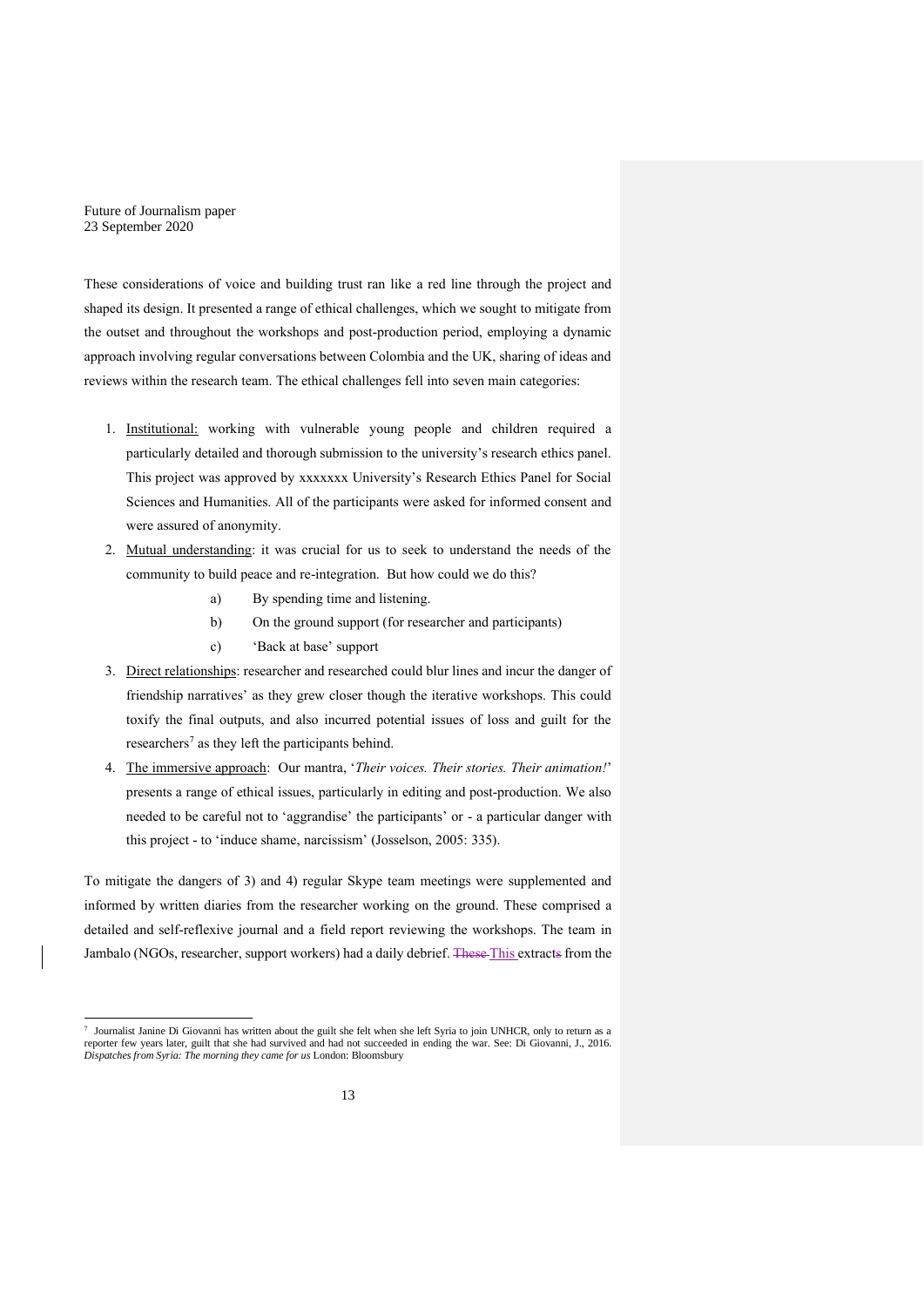field report (xxxxx, 2019) highlights the importance of the system of mutual support and of the affordances of talking and writing about personal feelings and experiences:

"Working with the children made me incredibly happy and even though I also often felt "Working with the children made me incredibly happy and even though I also often felt

"Working with the children made me incredibly happy and even though I also often felt incredibly saddened by their experiences, I miss the intensity, the humour and the closeness of the community we created. We became a family, if only for a short time."

5. Memory, trauma and reflection: we were acutely aware of the dangers of taking people back into memory and of its temporal quality, shaping and forming the stories that are recounted (Gudmundsdottir, 1996). This field report extract (xxxxx, 2019) illustrates the challenges faced by the team:

"We all found the stories of sexual abuse and forced abortion most difficult to handle, but these accounts created an overwhelming sense of responsibility among us, which somehow shadowed the distress. And frankly, if the children could share these experiences so eloquently and with such bravery, it dwarfs any pain and suffering we might feel by listening to them."

The researcher in Colombia was trained in trauma awareness and PTSD and refreshed these skills prior to the workshops. The participants were supported by a psychologist who was available to them throughout the research process.

6. Tensions between the aims of the project and participants: sometimes the research team had to intervene to deal with emotional issues, fits of temper etc. A key part of the informed consent process allows participants to withdraw and any interventions took place in this context. <sup>8</sup> Sometimes there were tensions between the NGOs and the

<sup>8</sup> Extract from Field report: *Initial divisions among the participants were overcome – we ensured the pairs were equally divided between the two groups of participants, and that everyone was able to comment and share their thoughts. At the end of the day, we had a discussion about the value of listening to others' experiences.*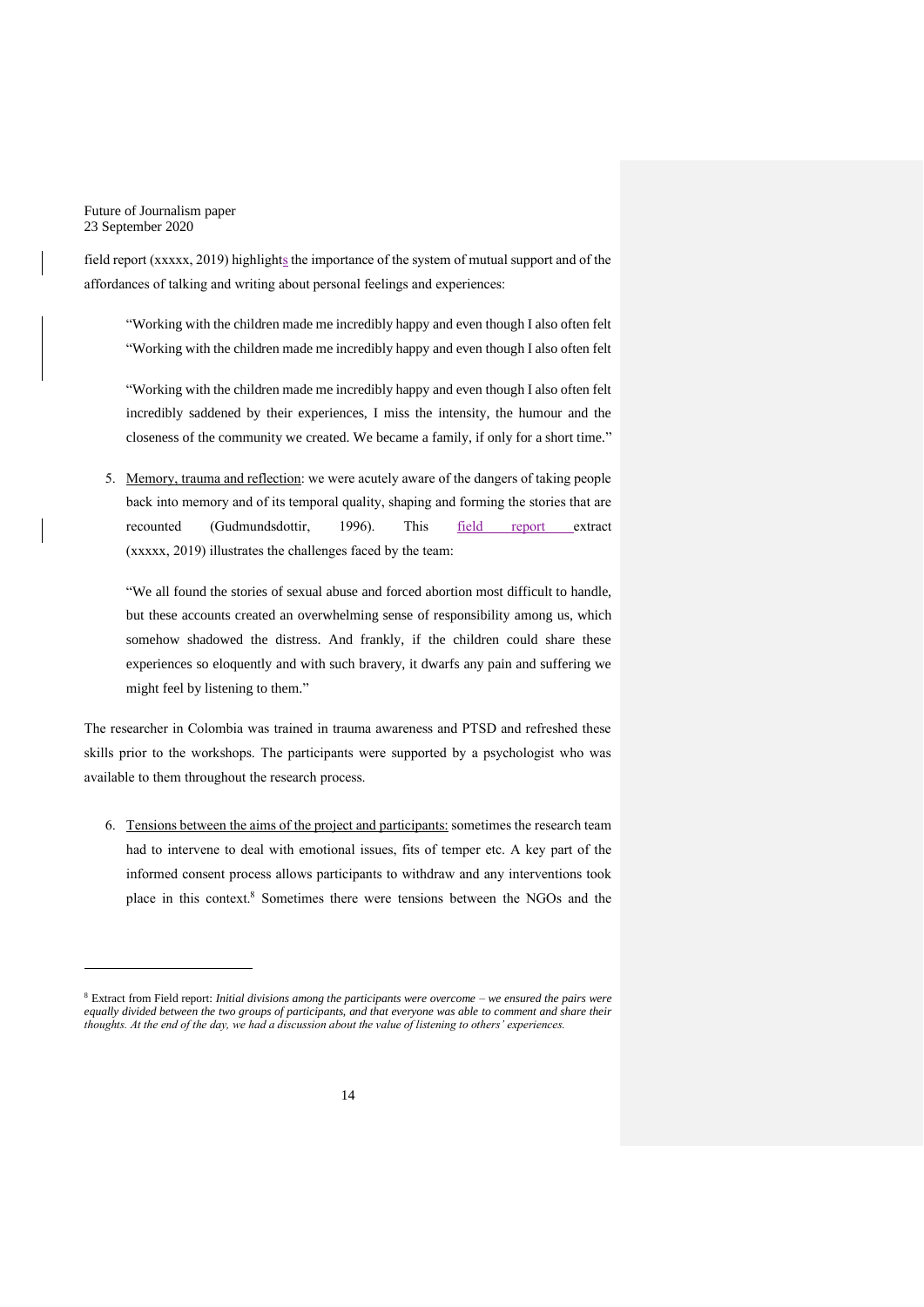research team, these also needed careful management and the regular reports 'back to base' were helpful here in ironing out issues.

7. Feelings of guilt and/or realisation: some of the participants were ex-combatants and the research project brought them face-to-face with the acts of violence that they had experienced and/or committed. These were also shared with the wider group, so the building of trust, mutual reliance and a focus on the key tenets of reconciliation were integral to the workshops

In seeking to stay as close as possible to the voices of the children, through employing deeply self-reflexive strategies, the research team also sought to avoid marginalisation. The children involved in the project were already marginalised by virtue of their lived experience, location and context and there were further issues of marginality and hierarchy within the group (some of the participants were ex-combatants, which caused tensions and division). On the ground the researchers sought to mitigate these through, for example, careful handling of the ways in which stories were shared (some of the participants were shocked and upset by the experiences of the ex-combatants), through a flexible approach to roles and levels of engagement and through finding a 'neutral' location outside for the drawing and script writing to take place (under the tree of love – see below). These constituted 'soft' approaches to intervention, (see 6 above) which fed into the key imperative of building trust whilst avoiding 'top down' or directive action.

#### **Running the workshops**

Through the workshops, the basis of a short, animated film emerged. It tells the story of a young boy and a young girl, both Nasa. The film tracks each of their journeys from preinvolvement with the guerrillas to their demobilisation. The script was voiced by two teenagers from Jambaló and one of the ex-combatants wrote a rap to accompany the film. The title of the film, *The Tree of Love,* refers to a very large tree, which sits on a hill behind the school. It is a focal point for the community, a place where friends and lovers meet, and where the students spend much of their free time when at school. It is a place where "friends share secrets", according to one of our participants.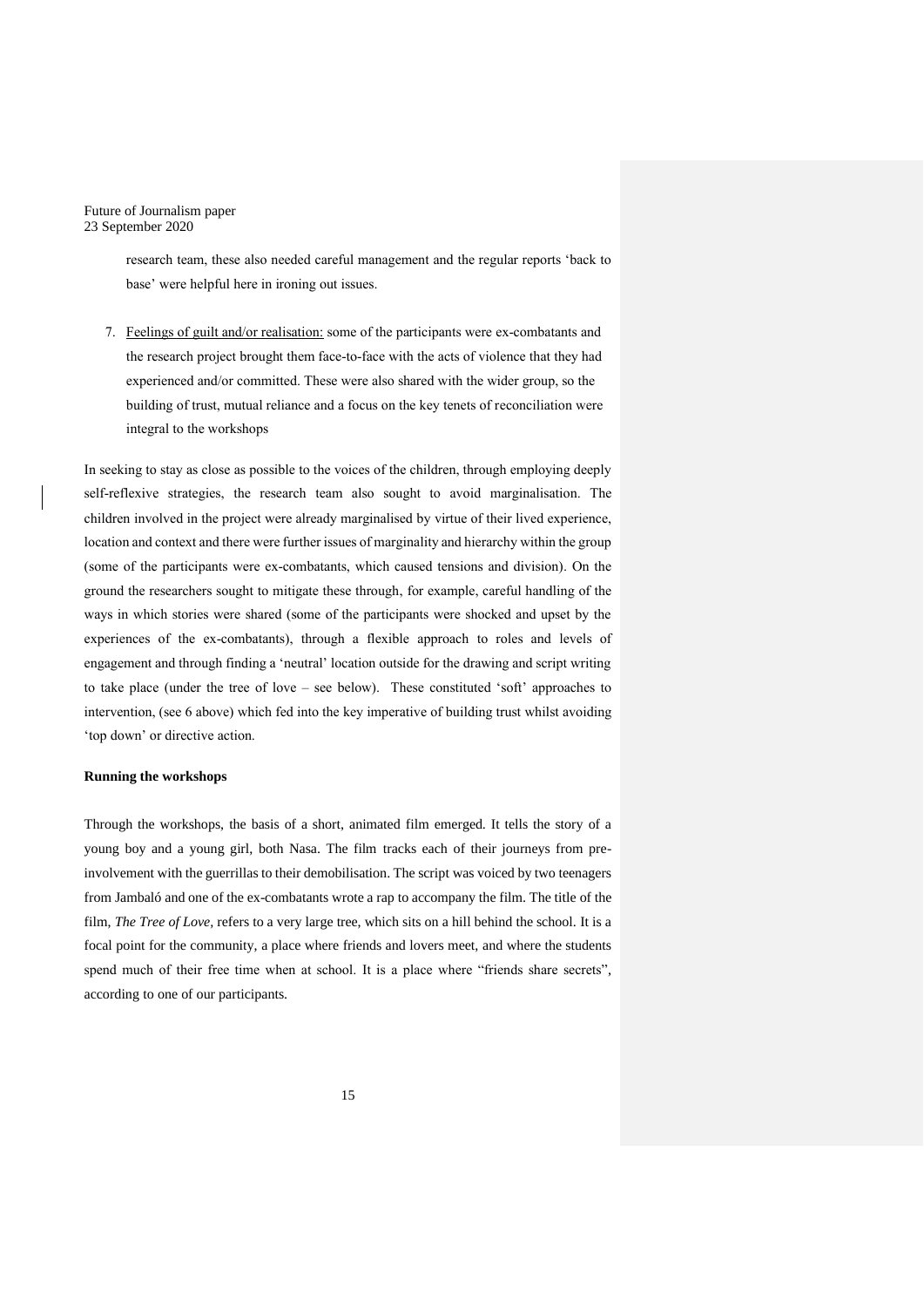The animation and illustration workshops took place in a dedicated classroom, away from the main school building, this provided some privacy. The narrative workshops usually took place outside under the Tree of Love. Our aim was to create a space in which we could build trust and confidence with the participants.

Participants experimented with various forms of animation and illustration from the outset. The idea was to explore different styles and choose the most appropriate. In the end, it was decided that a "collage" approach best suited our intended blend of fiction and non-fiction. Some of the work produced can be viewed here (link removed)

In the first workshop, it was important to bring all ages together, so the participants worked in pairs (10 primary schoolchildren paired with 10 older participants) to storyboard a 30-second short film that portrayed an issue, custom or tradition that was important to them. We asked them to take pictures of objects and the environment to use in their animations, but also to obtain visual and cultural references of where they live. Participants were asked to paint or draw important figures from their community. They painted their parents, the Indigenous Guard, but also soldiers, or at least men in uniform. The younger children did not distinguish between Colombia's armed forces and the guerrillas. Interestingly, one of the female ex-FARC combatants did not know the difference between the ELN (guerrilla) and the paramilitaries. They were simply "the enemy". She had little understanding of the ideology behind the conflict. This was in stark contrast to the male ex-combatants, who very articulately would attack neo-liberal values and multinational involvement in Colombia.

In the second workshop, participants were asked to design a cover or poster for the final film. This was intended to choose the design for our main object – The Tree of Love. Then all participants worked in pairs and divided up the scenes to create a detailed storyboard for each. A team of illustrators began to work on drawing the main characters. The second workshop ended with the production of the animatic.

In the third and final workshop, participants worked in pairs to illustrate and animate the scenes.

## **Storytelling and Narrative**

The first narrative workshop began with a general discussion about the link between literature, peace and collective memory. Participants were given a letter from a former child soldier and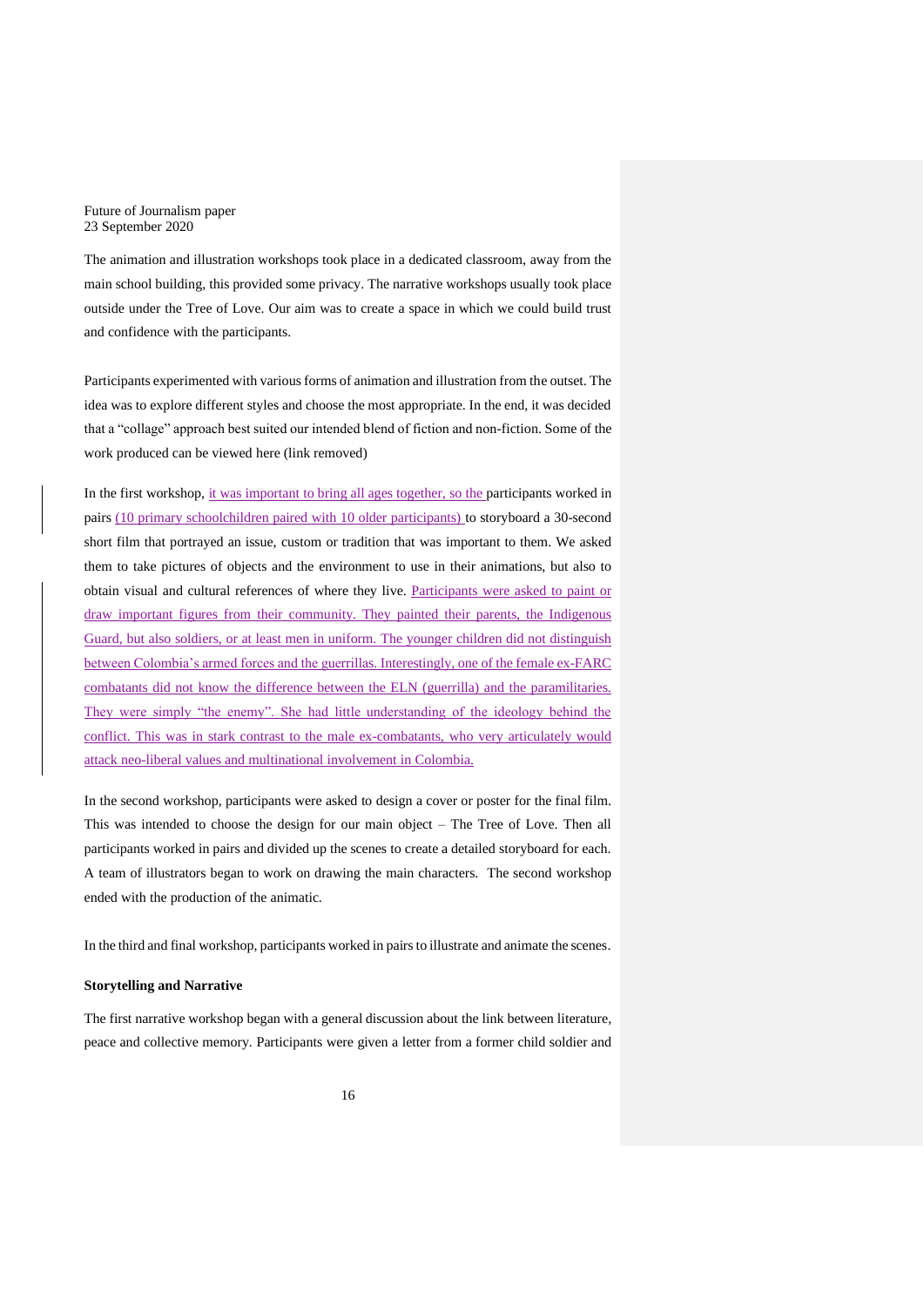told to write a reply reflecting on their own experiences of conflict. These replies were shared with the facilitators, but not with the group as a whole. We felt it was first important for us to build a one-to-one relationship with them as facilitators before introducing a group dynamic. We did not tell them we knew they had experience of direct involvement with armed groups. We wanted this to come from them directly and from the trust, which we hoped to build. The children did not share this information on the first day. In fact, it was not until the human cartography exercise when this information was revealed (see below). Most of the initial stories recounted by the ex-combatants included narratives of "my friend" or "my neighbour", which we would later learn was in fact actually about themselves.

The girls opened up more quickly. They formed a bond with the female facilitators, but it would be a few days before they felt comfortable sharing their experiences with the male facilitators. The boys tended to open up more outside of the formal workshop spaces. They would seek out the male facilitators and strike up conversation to continue work, which had begun in the more formal setting. Often stories are told verbally and not written down. However, reading and writing are key elements in confidence building and empowerment. For those of us who read and write easily, writing down our stories can help clarify what we want to say. For others who find reading and writing difficult, writing their stories down, often with help from others, can be a way of learning new words and practicing writing, but more importantly, it can be a way of validating their thoughts and experiences. They too can see their own thoughts on paper, however simply expressed, and experience a sense of pride in communicating their thoughts through text.

Another of the principal exercises involved participants being asked to write about an object that was important to them. This exercise revealed themes of pain, loss, ambition and love. Such themes also emerged when participants were invited to write about their relationship with the environment and the world they live in. The ex-combatants among the group produced a life-size map of their bodies using human cartography methodology. They were asked to make links between their bodies and the armed conflict. They were then asked to present their maps to other members of their small group. This was the first time the students revealed their direct experiences of involvement with the guerrilla and in one case the paramilitaries. It was a very effective way of enabling the participants to draw on particular memories and experiences, without asking them to build a coherent narrative, which was often more of a challenge, especially within the time constraints. Human cartography embodies the "literacy friendly"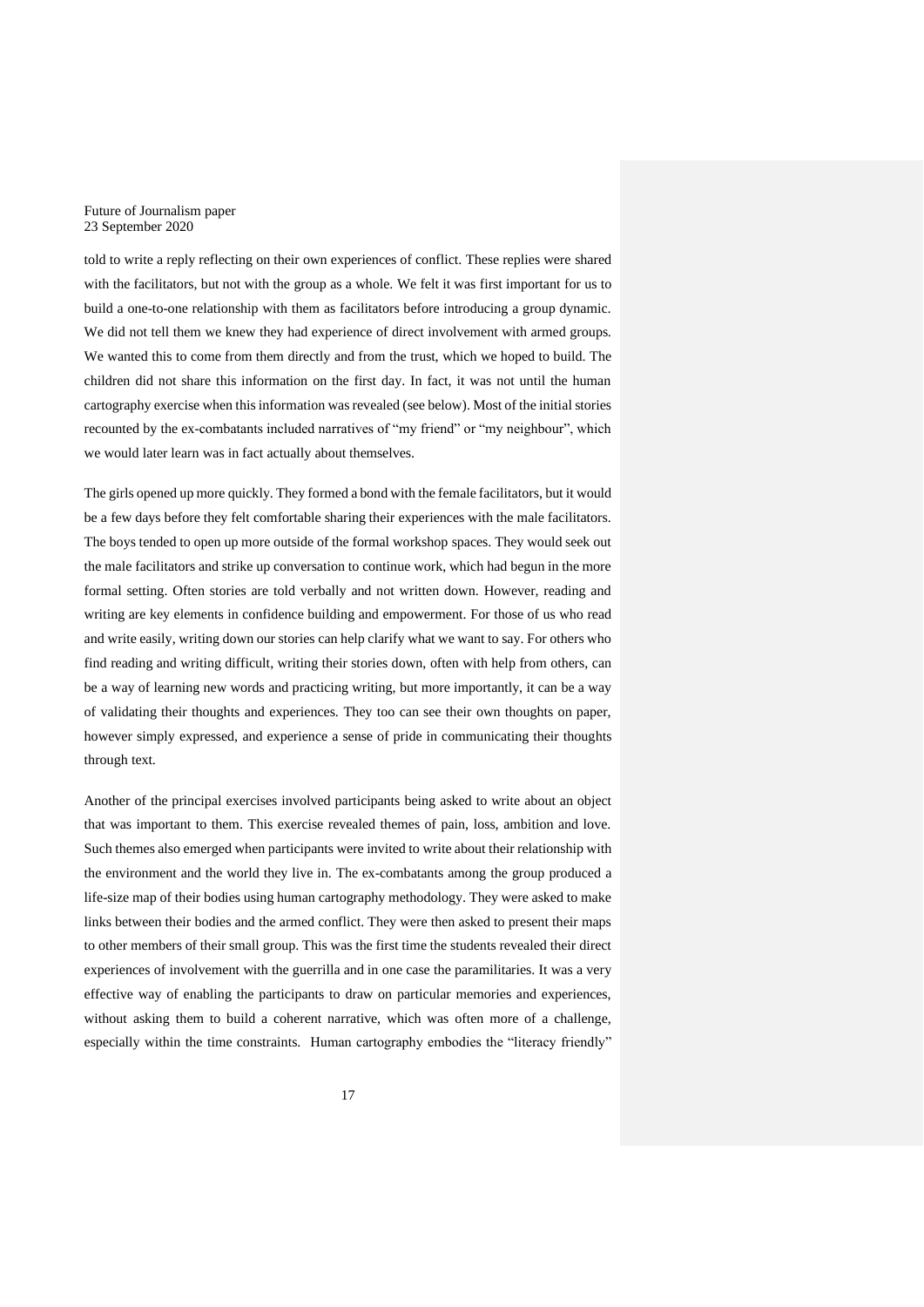approach advocated by many civil society organisations, which have used storytelling as a method in contexts of conflict and violence in Africa. This exercise solicited tales of murder, imprisonment, sexual assault and slavery, among other themes.

All of the children and young people were given texts written by ex-combatants, which focused on death and loss. They were then asked to write their own short stories of how conflict has affected them personally. The ex-combatants often worked separately. They were asked to use the seasons to create a timeline of their lives. This helped participants share major events, but also to cluster or group their experiences against particular challenges, themes and periods of time. This was another useful exercise, which allowed participants to begin a coherent narrative of their experiences. This enabled us to identify five stages of recruitment:

- first contact with an armed group;
- involvement with the armed group;
- what happened when they were part of the armed group;
- the process of demobilisation;
- life today.

The 10 youngest children were asked to read a short poem by a child based on their experiences of living with violence. This provoked a discussion about what the children feared, and what they did to be happy and have fun. They were then asked to write short stories about the world in which they live. They were asked to write four short sentences to identify key points or key words. These were then read aloud and discussed in a "literary circle" before the children wrote another four sentences. This method was used to create short stories, which they then illustrated. This exercise solicited tales of grief, fear of dying and of how their school would be regularly caught in the crossfire as the Farc guerrilla clashed with the armed forces.

Together we read the poem *The Good Wolf* by Juan Goytislo. Then in pairs (one older participant with one child), the participants were asked to write their own version of the "upside down world", which was essentially aimed at exploring what they would change about their lives and the world in which they live. This was one of the more emotional workshops. Participants wished for a world "where cars had wings so they could escape and make new friends in a better place". Others wanted a world "where daddy didn't get drunk and hit mummy" or where they could "study and not have to work".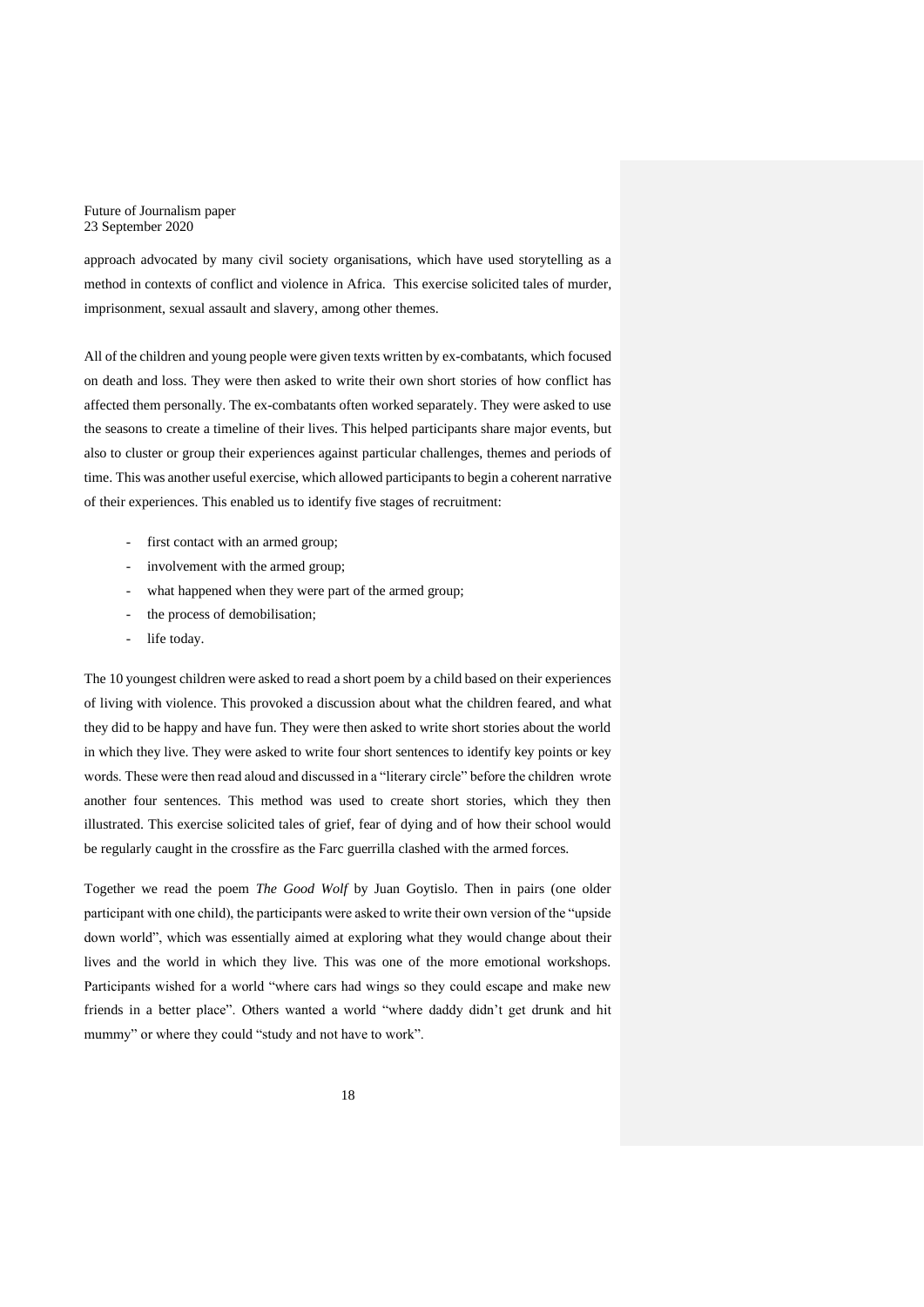The pressures of the writing workshops began to show after three days. The ex-combatants began to withdraw slightly. We had to find them every morning and re-invite them to join us. Obviously, we never forced them, but participants (and facilitators) were tired and emotionally drained. We worked for shorter periods as a result.

In the second workshop, participants were asked to check that they were satisfied their contributions were anonymous. They were also asked to verify details of their stories and given the opportunity to edit and make changes. But their stories had been merged with those of the other participants and they were asked (for the first time) to read aloud texts that had not been written by them. This, surprisingly, provoked another flurry of writing, illustrating how hearing other people reading our stories can help us see our experiences from a different perspective and spark new memories. It became clear to us that storytelling can be valuable in comforting those who are mourning the departed or other kinds of loss, but also those who conceal episodes of suffering. The storyteller can benefit from feeling they are not alone; that others have "heard" their experiences. The listener can hear a story and understand events through someone else's eyes and ears. The participants wanted to add more detail. The reading aloud helped them make stronger connections between the individual contributions.

The children shared with us stories they had never shared with anyone. One participant said she had confided more in us than with her best friend and family. But such openness obviously brings risk. We needed to ensure that teachers, friends and families would not be able to learn this detail from our script or from our film. This is why we mixed experiences and stories. We placed contributions under the umbrella of two characters in order to protect our participants.



The participants chose typical Nasa names for the two characters: Sek (Sun) for the boy and A'te (Moon) for the girl. The production of the film was coordinated by one of the Co-Is in partnership with the principal animator. The work of the participants was reviewed and any corrections or changes

were made in partnership with those in the community over the course of several months. It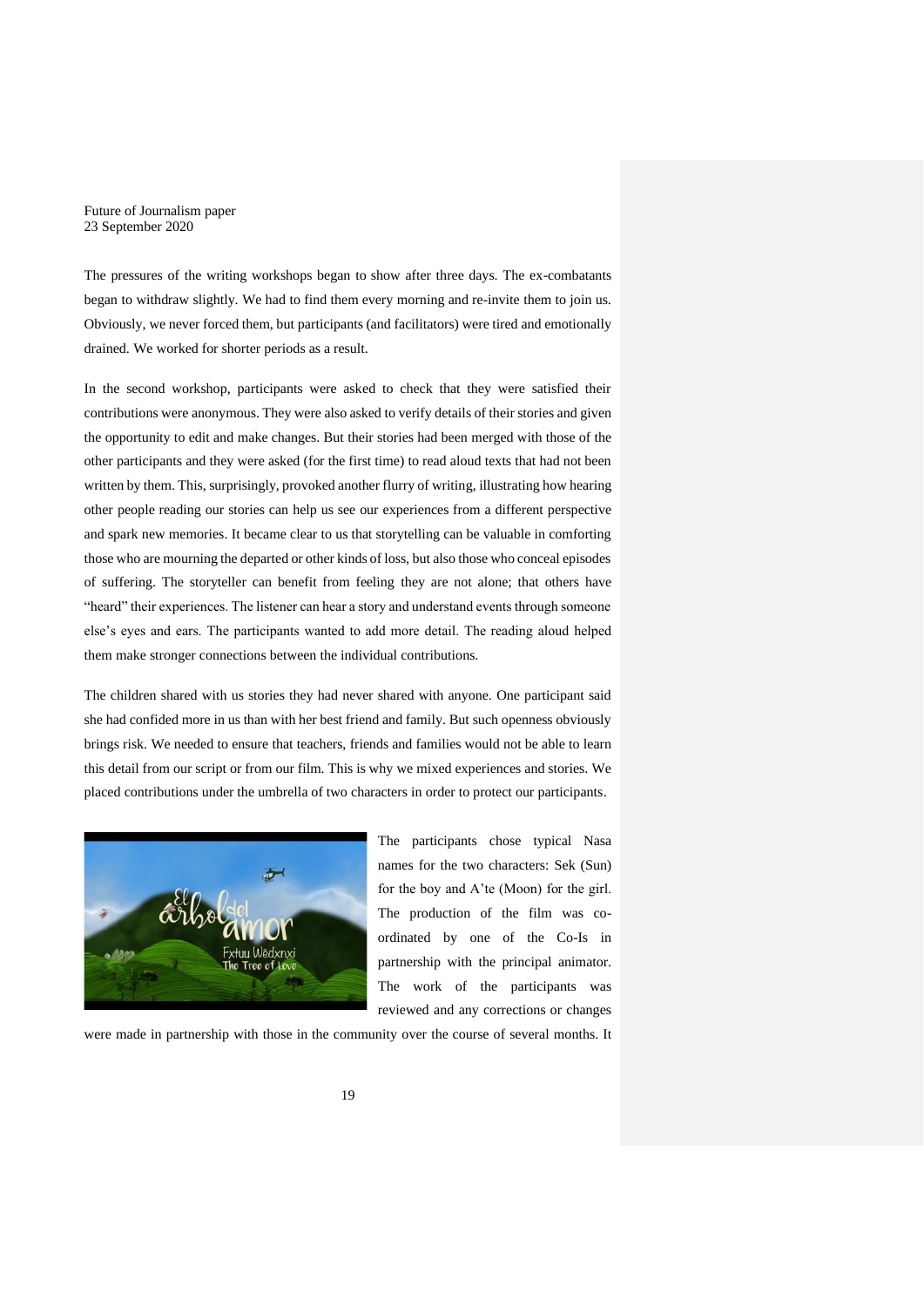was decided that additional "talking head" interviews would make a valuable addition to the film in terms of providing more context, but also in terms of emphasising the factual narrative. Creatively, these interviews produced by rotoscopy further blur the traditional boundaries of fiction and non-fiction, but perhaps more importantly, they also show evidence of the wider picture in relation to forced recruitment. It became important to show the children and young people, who participated in our project that their experiences belonged to a broader narrative of the Colombian conflict. Many of them would question why it happened to them or their community in particular and they felt alone. Indeed, in the film, A'te asks children from other regions not to "judge" them because of what has happened to them.

## **Collaborative narratives and storylistening**

Working collaboratively on the film project with the participants from this indigenous community in the observational ways that we have described led to the development of a different approach to documenting lives and experiences. This approach emerged throughout the workshops and shaped the final production process: it embodies our commitment to stay as close to the participants' voices and stories of lived experience as possible, so that the film represents their stories, their voices, their animation. We have termed this approach to creating shared narratives of lived experience, 'storylistening'. It draws on Herrscher's (2012) five essential elements of "narrative journalism" and the views of Kapuscinski (2005) and Morello (2014) on the senses of journalism (including "feel") cited earlier in this article. The research project showed that longform narratives produced by the storylistening approach, where the researcher (or journalist) works alongside the participants (interviewees) so that their voices can be heard, could potentially engage audiences more than straight news reporting.

If translated to journalism practice, 'storylistening' could offer a more inclusive and 'bottom up' approach to telling the stories of others. It is participatory, founded on the importance of listening and, most importantly, hearing the voices of marginalised communities and people who are disenfranchised or excluded from mainstream media narratives. This chimes with an imperative to produce journalism that listens and cares; journalism that, according to Molly de Aguiar (2018):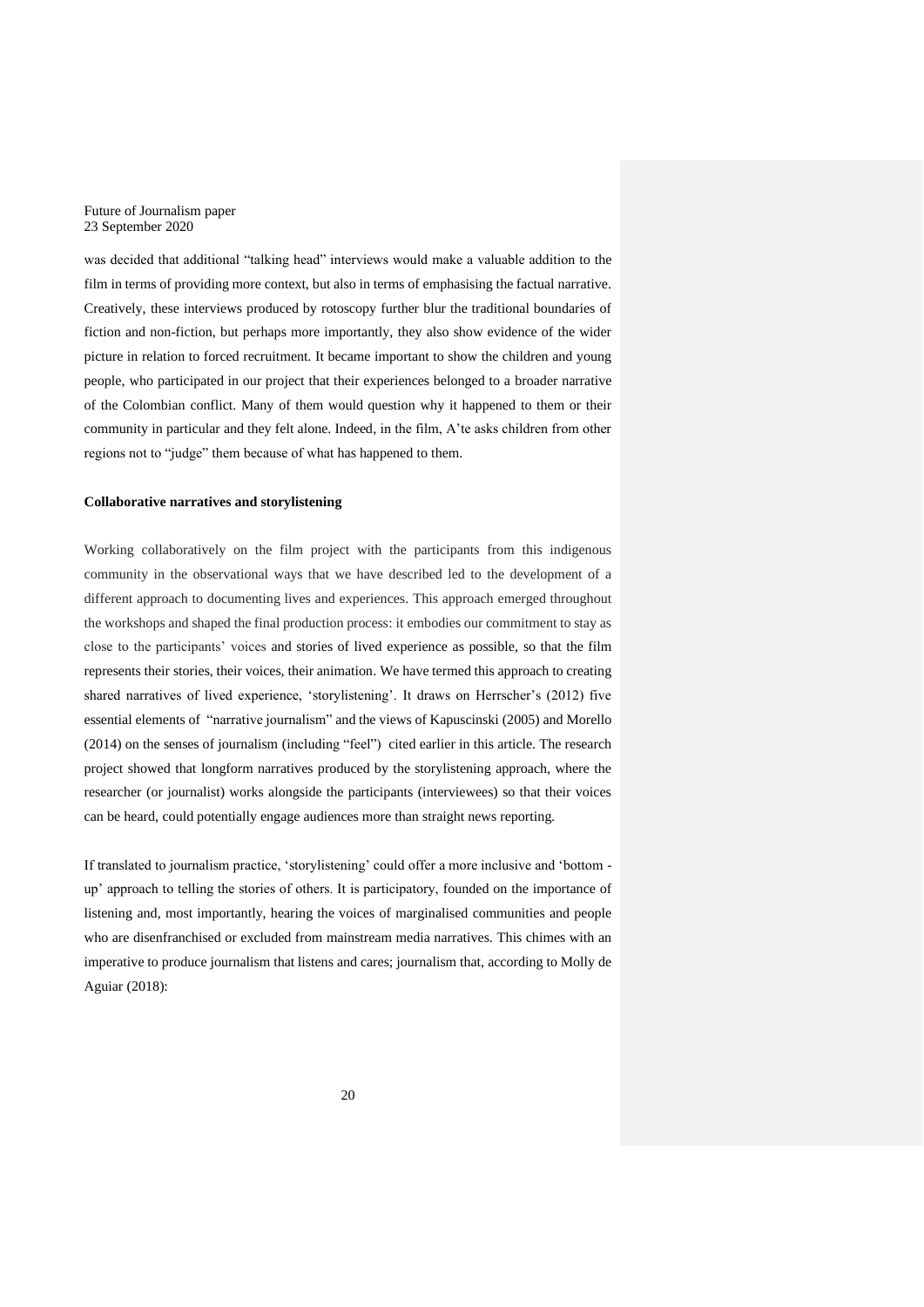"must pair trustworthy facts with trust-building practices. This means moving beyond the often extractive "community engagement" practices and toward "community collaboration."

'Storylistening's' immersive approach is in purely practical terms less suited to news journalism, with the deadline pressures of the 24/7 news cycle and the drive to create 'bytesize' stories. Certainly, short animated snapshots could illustrate and enhance a mainstream news story, but they would most likely have been created within a lengthier piece of storytelling, such as the Tree of Love film. However, the researchers do make a tentative suggestion that storylistening could transform long form storytelling and documentary journalism practice. (see reflections).

In co-creating *The Tree of Love*, we sought to avoid words such as 'enable' or 'facilitate', preferring the notion of a 'shoulder-shoulder' collaboration that "speaks nearby" (Minh-ha, 1992) to avoid marginalisation and promote inclusivity. Early reflections on the animated film, its reception in the wider community, and the sense of ownership expressed by the young film makers indicate that this mode of conveying direct testimonies had high impact.

## **Reflections and feedback**

The project received positive media coverage in Colombia but most importantly, during a series of subsequent dissemination events in Bogota, the film was accepted as official evidence by the Colombian Truth and Reconciliation Commission. 9 It was also well-received at a preview screening in a public cinema in Bogota, where the Colombian senator for indigenous peoples, Feliciano Valencia stated that he would draw on the film in his political lobbying.

**Commented [A1]:** Response to Reviewer 2: re: the uses of storylistening approach within mainstream journalism and longform.

<sup>&</sup>lt;sup>9</sup> After viewing the film and hearing the testimonies of some of the participants from Jambalo in September 2019, the Truth Commission published this blog post: https://comisiondelaverdad.co/actualidad/noticias/ninos-y-jovenes-relatan-sus-<br>[vivencias-en-el-conflicto](https://comisiondelaverdad.co/actualidad/noticias/ninos-y-jovenes-relatan-sus-vivencias-en-el-conflicto) This is the first audio-visual testimony they have accepted. Previously they had only accept oral or written accounts.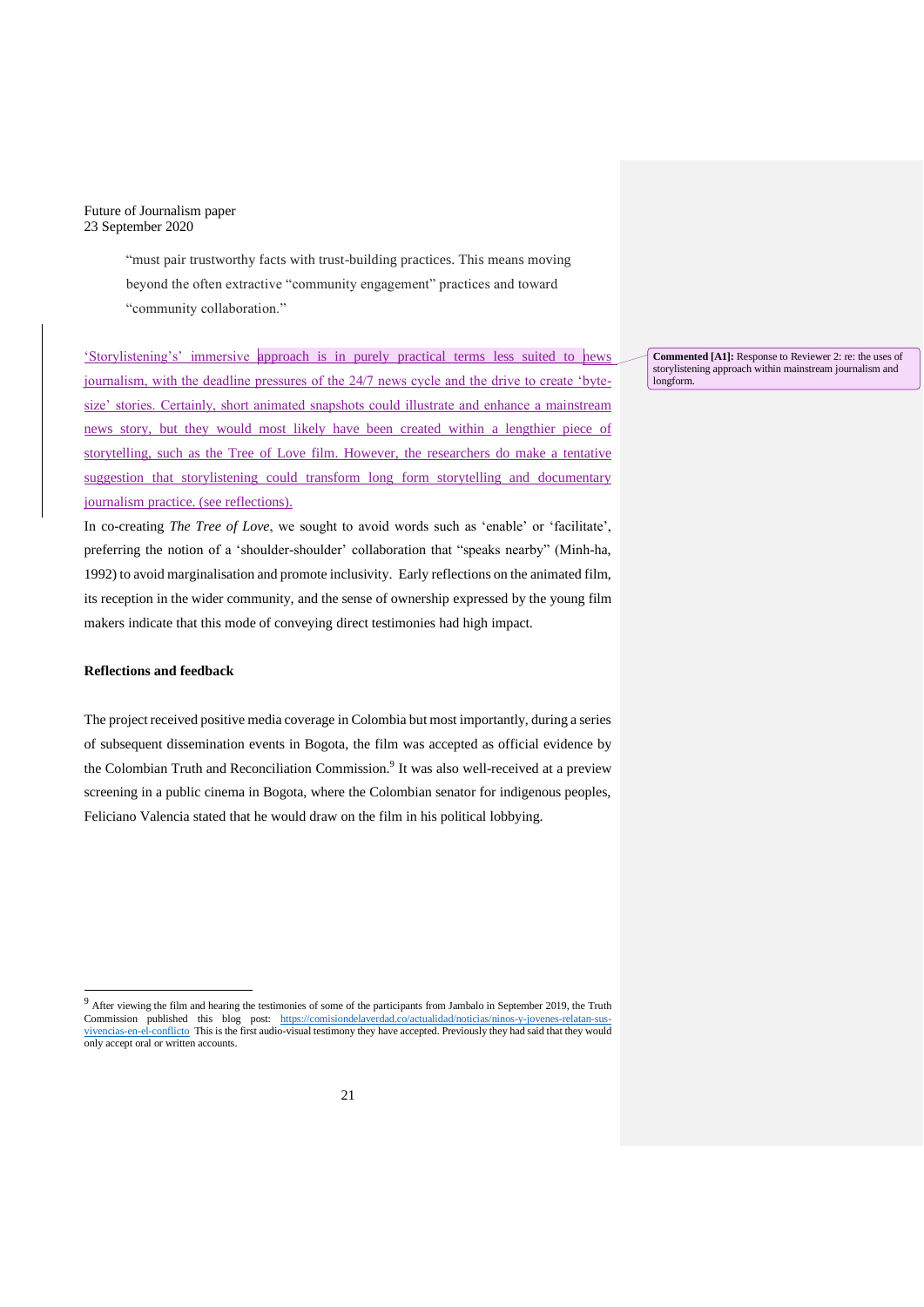Future of Journalism paper 23 September 2020



The first research question we posed was whether there might be an alternative journalistic approach to telling the stories of vulnerable people. Clearly such an elaborate project conducted over a year plays a different role to ean be no substitute for normal day-to-day news reporting. However, the project was able to bring in a wider range of unheard voices which can, in turn, be built into mainstream news reporting – particularly online -and draw attention to issues of re-integration (see above). This was evidenced shortly after completion of the animated film as the project made the front page of one of Colombia's main daily newspapers *El* 

*Espectador, 19 August 2019* (see left). The project also showed that traditional methods of storytelling could be combined with new methods such as animation. Oral story telling (arguably the oldest form) and writing were foundational to the animation project in building confidence and relationships which was essential for creation of the 'community narrative'. Diving straight into visual/pictures and animation and using these as a sole method would not have resulted in such a rich and deep piece of work. These ideas were explored further in a piece for Rising Voices section of the participatory website, Global Voices.<sup>10</sup>

We had also asked if this approach could form a more general tool for reporting on marginalised communities and one which could be used in the process of post conflict reconciliation. The film production workshops and the subsequent dissemination events demonstrated at first hand that the children and young adults were extremely resilient and articulate, finding their voice and listening to each other in our workshops. They were not always the fragile beings as they are sometimes portrayed. Instead they showed themselves to be adaptable and resilient in the face of great adversity. Throughout the week of dissemination events in Bogota, it was evident that the young people 'owned' their film. They presented it in

<sup>10</sup> See[:](https://eur02.safelinks.protection.outlook.com/?url=https%3A%2F%2Frising.globalvoices.org%2Fblog%2F2019%2F11%2F01%2Fthe-story-behind-el-arbol-del-amor-an-animated-documentary-from-colombias-indigenous-nasa-community%2F&data=02%7C01%7Ckfowler-watt%40bournemouth.ac.uk%7C18508b4554cb46e924fa08d760855b78%7Cede29655d09742e4bbb5f38d427fbfb8%7C0%7C0%7C637083998210727144&sdata=zQnbYvDONMCK6p7BSnVuQyYLuBfJ0d4H%2BWrWsA9hopQ%3D&reserved=0) 

[https://rising.globalvoices.org/blog/2019/11/01/the-story-behind-el-arbol-del-amor-an-animated-documentary-from](https://eur02.safelinks.protection.outlook.com/?url=https%3A%2F%2Frising.globalvoices.org%2Fblog%2F2019%2F11%2F01%2Fthe-story-behind-el-arbol-del-amor-an-animated-documentary-from-colombias-indigenous-nasa-community%2F&data=02%7C01%7Ckfowler-watt%40bournemouth.ac.uk%7C18508b4554cb46e924fa08d760855b78%7Cede29655d09742e4bbb5f38d427fbfb8%7C0%7C0%7C637083998210727144&sdata=zQnbYvDONMCK6p7BSnVuQyYLuBfJ0d4H%2BWrWsA9hopQ%3D&reserved=0)[colombias-indigenous-nasa-community/](https://eur02.safelinks.protection.outlook.com/?url=https%3A%2F%2Frising.globalvoices.org%2Fblog%2F2019%2F11%2F01%2Fthe-story-behind-el-arbol-del-amor-an-animated-documentary-from-colombias-indigenous-nasa-community%2F&data=02%7C01%7Ckfowler-watt%40bournemouth.ac.uk%7C18508b4554cb46e924fa08d760855b78%7Cede29655d09742e4bbb5f38d427fbfb8%7C0%7C0%7C637083998210727144&sdata=zQnbYvDONMCK6p7BSnVuQyYLuBfJ0d4H%2BWrWsA9hopQ%3D&reserved=0)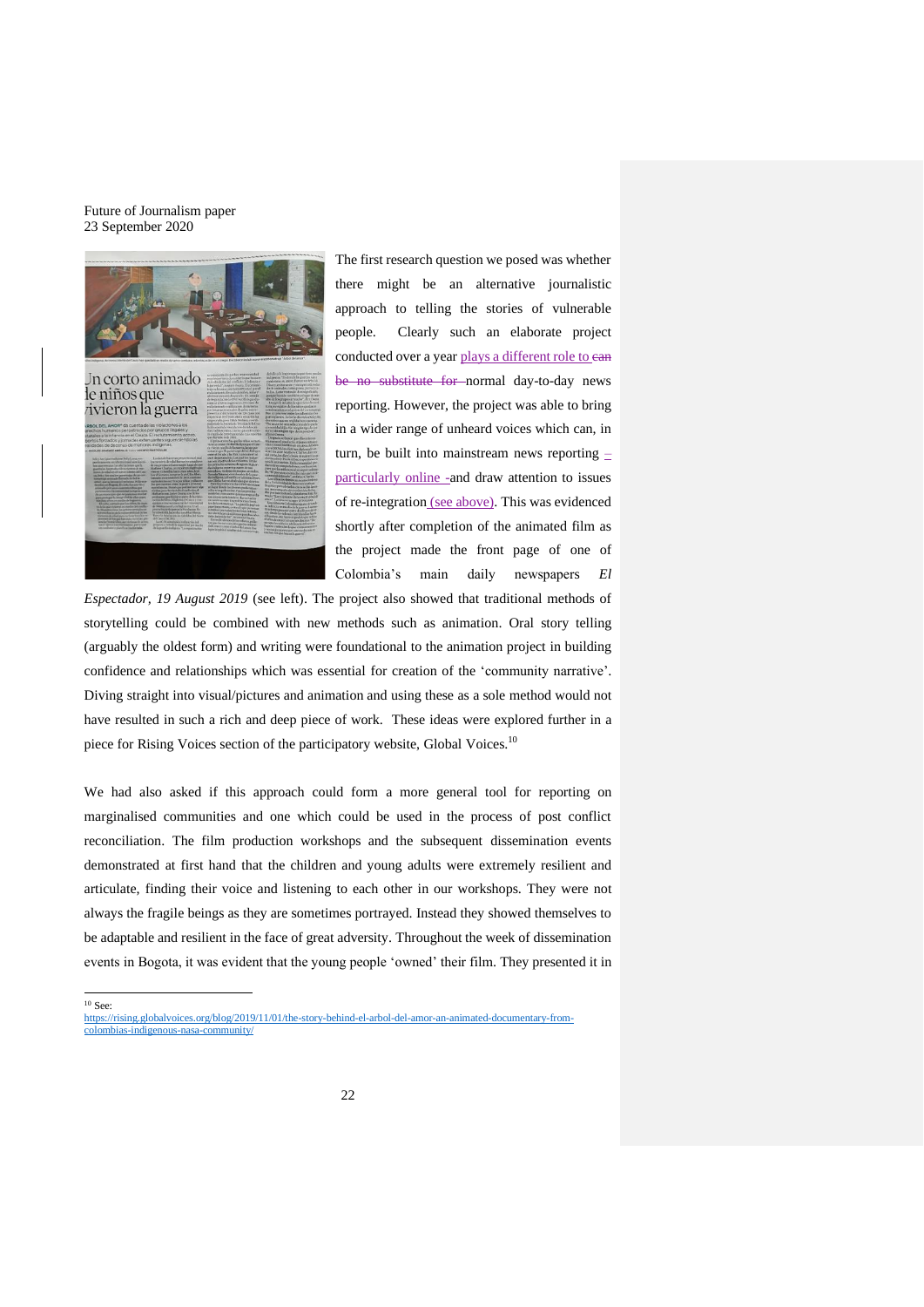a range of settings from the Truth Commission and a public cinema to a university seminar and a children's refuge; they engaged in workshops and educational activities to raise awareness about the dangers of falling back into the cycle of violence. Here, the themes of resistance and persistence were clearly evident. One unintended consequence of the project has been that the community, drawing on equipment and training provided through the project, has set up its own media production company and begun to secure its first contracts.

Viewed within the context of Colombia's media culture, the project offers a model that could counter the criticism that reports of the conflict rely too heavily on official sources, which, it has been argued, can propagate a biased 'war journalism' (Lynch and McGoldrick, 2007). Within a news ecology of vibrant alternative media and a 'post-conflict' scenario, the storylistening approach can provide an innovative and valuable way of communicating the stories of marginalised communities. It highlights the value of an immersive environment when working with vulnerable people in long form journalism. The research team and participants, as noted in the field notes cited earlier, created a close-knit community that became a sort of family, if only for a brief period of time. The trust that was built up through this approach allowed the participants to share deeply personal and distressing stories, engendering a sense of responsibility in the research team. We found that storytelling can enable someone to speak their truth for the first time and to recognise the pain with which they have been living. Perpetrators of violence can also gain from storytelling, enabling them to voice their actions, how they feel about them and often the pressures they felt they were under at the time. Listening to others' stories, allows them to see that others are struggling with similar challenges on a daily basis, perhaps flashbacks, nightmares or the inability to visit a particular place. In relating to others and their stories, the listener may begin to feel less isolated or guilty and start a process of healing.

Leaving the field has been a challenge for the whole team given the close bonds forged with the children. They had shared stories and the team had shared with them. The relationship was more than the researcher and the researched. It had to be to be able to produce the deeply personal content, which provides the foundation for the animated film. The team not only worked with the children in school, but lived in their community, and became their neighbours. As the field notes recall: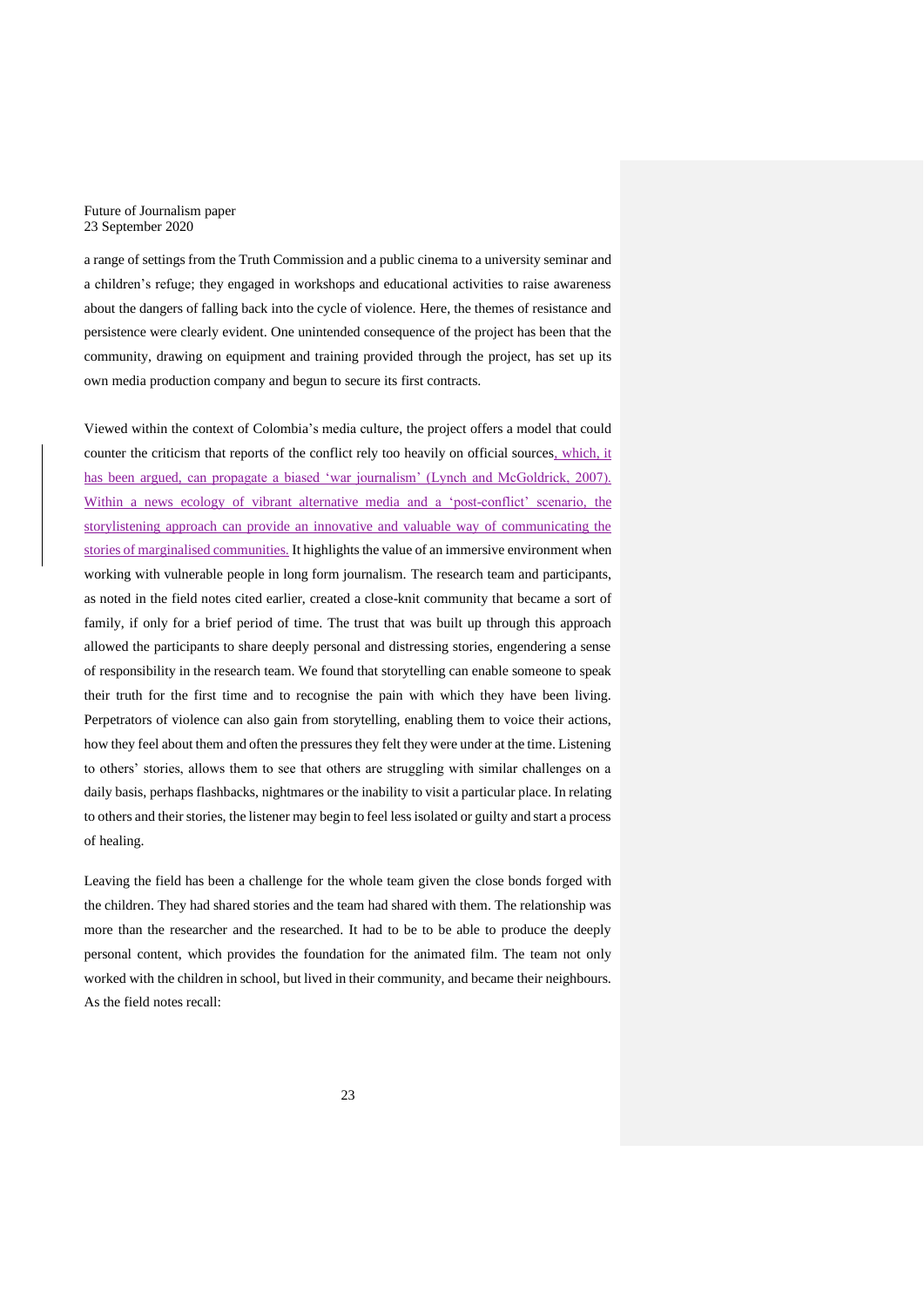> *Those that lived close by would also visit in the evening. Sometimes, they would bring hot chocolate or other gifts to make sure we were comfortable. We would also go swimming with them in the river. This helped us build trust quickly, but there is no doubt our departure has left a void in all of our lives.*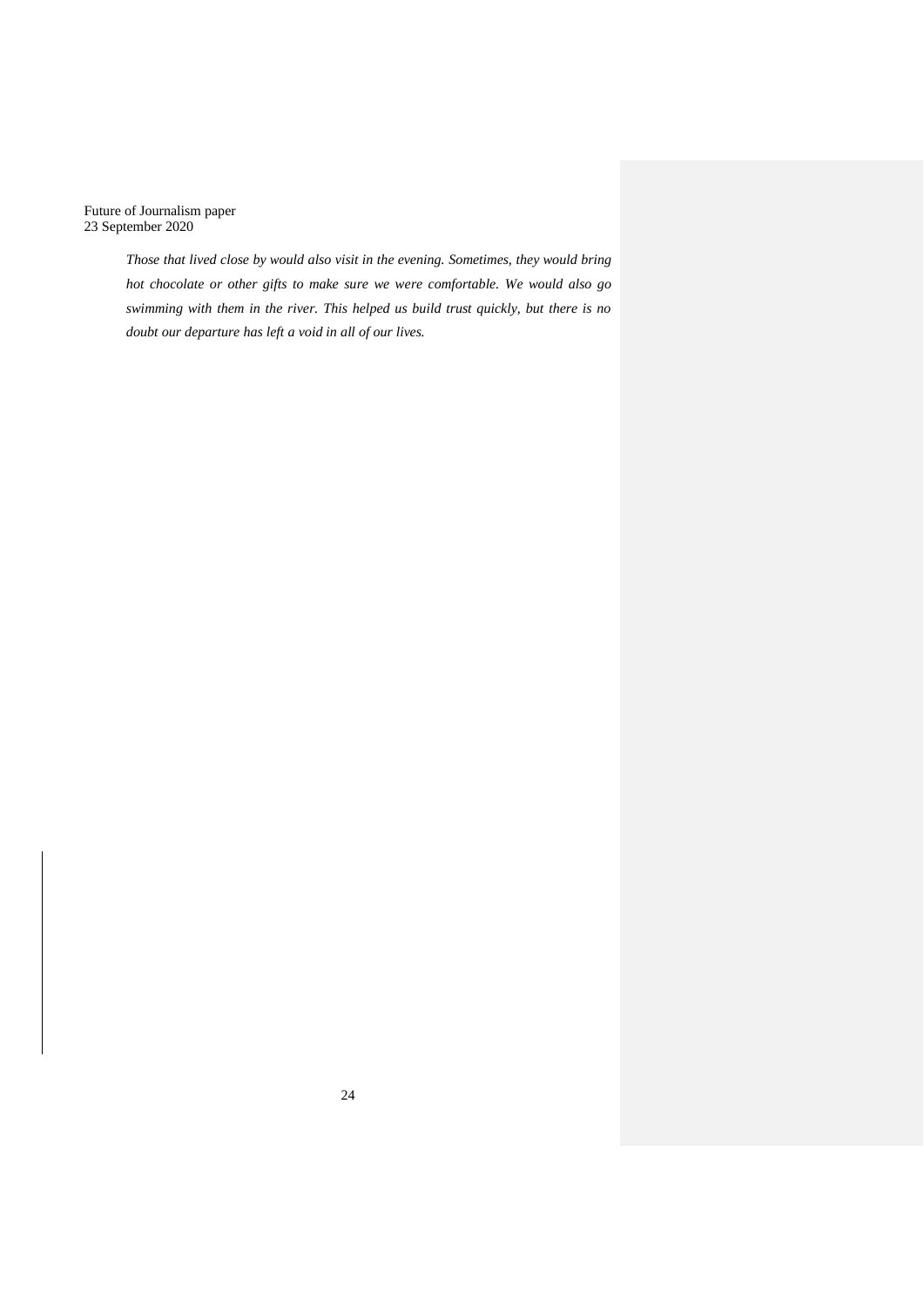## **Bibliography**

Amanpour, C., 1996. TVs role in foreign policy. Quill, 84 (3), pp 16-17.

Arroyave, J. and Barrios, M., 2012. Journalists in Colombia. In: Weaver, D. and Willnat, L. eds. *Journalists in the 21st Century*. New York: Routledge, pp. 400-412.

Arroyave, J., Gill, J. and Blanco, I. (2007). Latin American journalists' perception of the profession: between exhaustion and fascination. *The Florida Communications Journal* 35 (2), pp 67-76.

Bell, M., 1996. In Harm's Way. London: Penguin.

Bjørkhaug, I. ,2010. Child Soldiers in Colombia: The Recruitment of Children into Non-State Armed Groups. MICROCON Research Working Paper 27.

Brett, R. and Specht, I, 2004, Young Soldiers: Why They Choose to Fight. Boulder: Lynne Rienners Publishers, Inc.

Brown, G., Langer, A. and Stewart, F., 2011. A typology of post-conflict environments. *CRPD Working Paper*, *1*, pp.1-22.

Burgress, R., 2009, 'Colombia's children at risk of recruitment into armed groups: Exploring a community-based, psychosocial pedagogy.' *Journal of Education for International Development*, 4 (1) 1-11.

De Aguiar, M., 2018, 'good Journalism Won't Be Enough', Nieman Lab Predictions for 2018, Available at:<https://www.niemanlab.org/2017/12/good-journalism-wont-be-enough/>

De Smedt, J., 1998, 'Child marriages in the Rwandan Refugee Camps', Africa Vol. 68 (2), pp. 211-237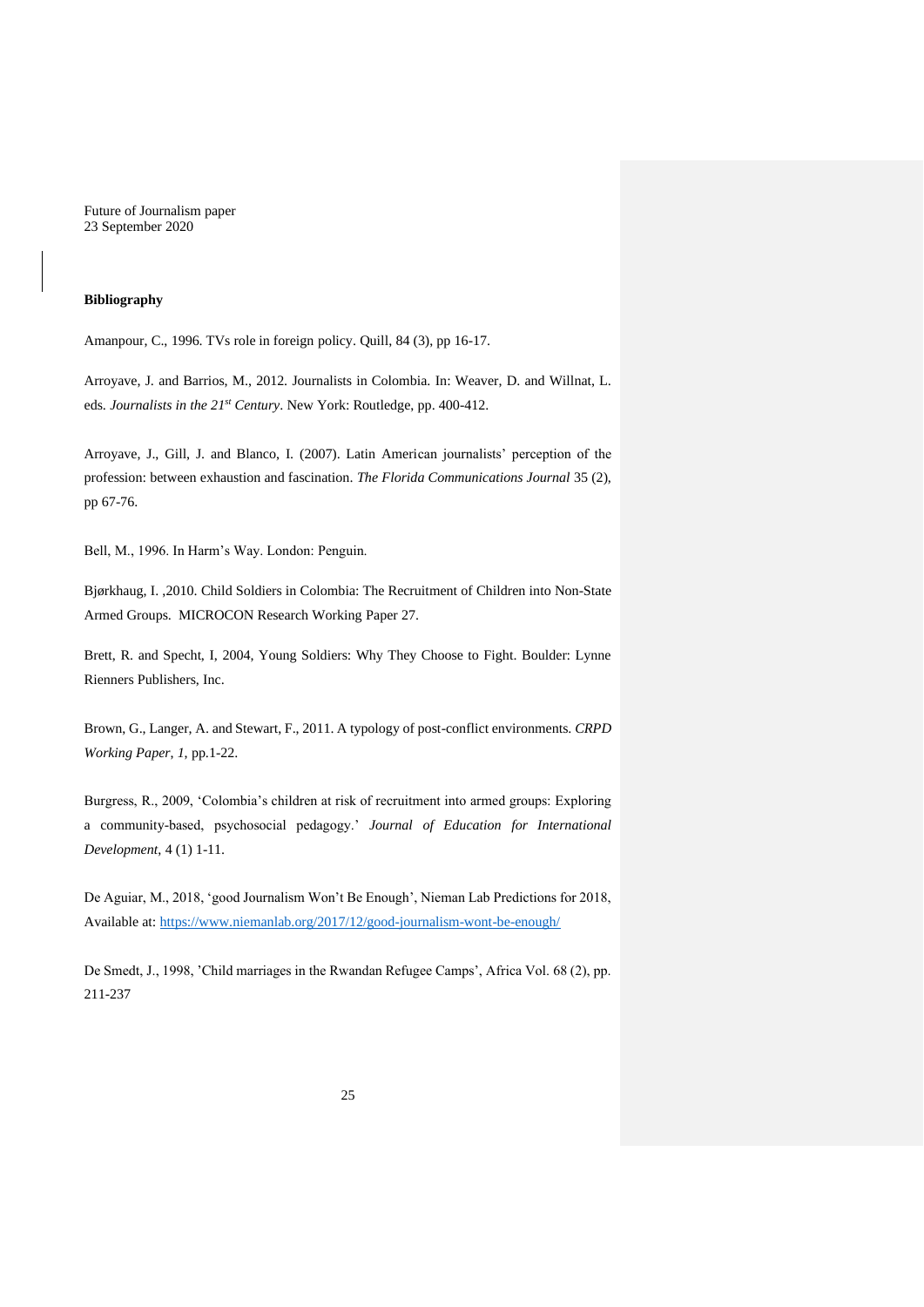Gehring, H., 2014. Propuestas concretas para aportar a la paz desde la comunicación y el periodismo. In: Morelo Martínez, G., *Pistas para Narar la Paz: Periodismo y Posconflicto*. Bogotá: Consejo de Redacción/Konrad Adenauer Stiftung.

Gudmundsdottir, S. **(**1996). The Teller, The Tale and The One Being Told: The Narrative Nature of the Research Interview, *Curriculum Inquiry,* **26:3,** 293-306, Ontario: Blackwell

Herrscher, R., 2012. *Periodismo narrativo: cómo contar la realidad con las armas de la literatura* (Vol. 1). Edicions Universitat Barcelona.

Honwana, A., 2006, Child Soldiers in Africa. University of Pennsylvania Press.

Hurtado, A., 2018. Interview with xxxxxx xxxxxx

Josselson, R., 2005. On Writing Other People's Lives: Self-Analytic Reflections of a Narrative Researcher, *Biographical Research Methods.* **4:** 331-341

Jukes, S.A., and Fowler-Watt, K., 2019. New journalisms, new challenges in Fowler-Watt, K., and Jukes, S.A., (eds). *New Journalisms: Rethinking Practice, Theory and Pedagogy* London: Routledge

Keane, F., 2018. *From where I stand*. Keynote lecture at Media Education Summit 2018, Hong Kong Baptist University, Hong Kong, 2 Nov. Available at:<https://cemp.ac.uk/summit/2018/>

Kapuscinski, R. (2005). *Los cinco sentidos del periodista*. Bogotá: Fundación Nuevo Periodismo Iberamericano,

Loyn, D., 2003. Witnessing the Truth. Open Democracy. Available from: http://www.opendemocracy.net/mediajournalismwar/article\_993.jsp

Loyn, D., 2007. Good journalism or peace journalism?. *Conflict & Communication*, *6*(2).

Lynch, J. and McGoldrick, A., 2007. Peace journalism. In *Handbook of peace and conflict studies* (Vol. 248, No. 264, pp. 248-264). Routledge in association with GSE Research.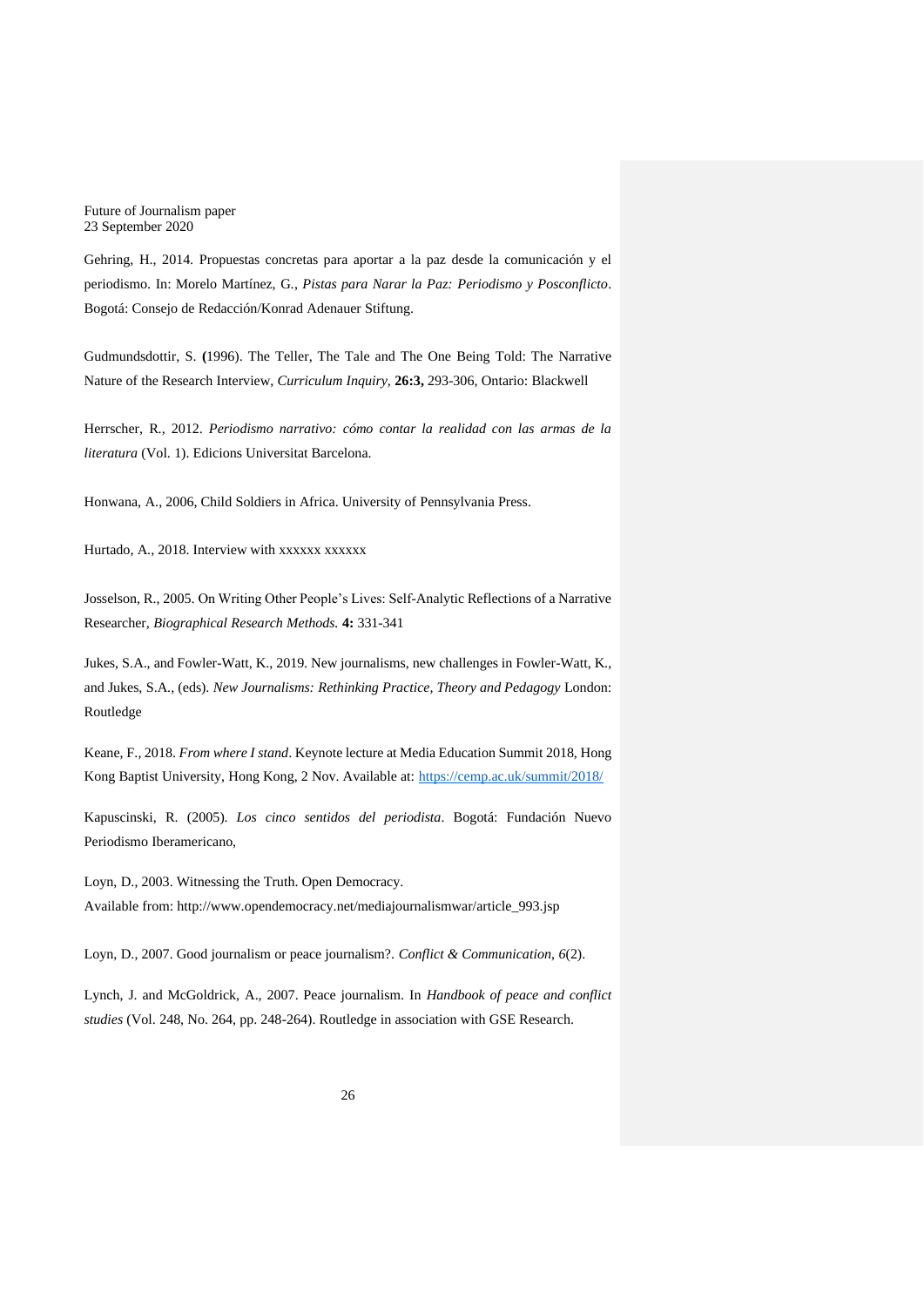Machel, G., 1996, The Impact of Armed Conflict on Children, Report of the expert of the Secretary General, Ms. Graçia Machel.

Minh - Ha, T, 1992 in Chen, N., 1992. Speaking nearby: A conversation with Trinh T. Minhha*. Visual Anthropology Review*, 8(1), Spring.

Newman, E. and Nelson. S. (2012). Reporting on resilience and recovery in the face of disaster and crime: Research and training implications. *Australian Journalism Review* 34 (1), pp. 17- 32.

Richards, B. & Rees, G., 2011. The Management of Emotion in British Journalism. *Media, Culture & Society*, 33 (6), pp 851-867.

Ripley, Amanda (2009) *The Unthinkable. Who Survives when Disaster Strikes - and Why.* New York: Three Rovers Press.

Roshani, N., 2016. Changing Notions of Child Soldiers: Rethinking Children's Engagement in the Armed Conflict in Colombia. In G. Pantera, W. Schauer, J. Buckley, H. Embacher, A. Lichtblau & J. Steiner (Eds*.), Children and War: Past and Present II*. pp. 55-78. Solihull, England: Helion & Company.

Serrano, Y. (2014). Media ethics in wartime: the code for the coverage of the Colombian armed conflict. *Ciudad Pazando 7(1)*, pp. 164-177.

Serrano Y. (2015). The strategic issues of journalistic lexicon when reporting on victims of the Colombia armed conflict. *Journal of Latin American Communication Research* 5(1), pp. 64- 86.

Sigal, I., 2016. *Global voices*. Recorded talk for virtual Media4Change conference. UK hub hosted by Bournemouth University.

Waisbord, S. (2000a). Media in South America: between the rock of the state and the hard place of the market. In: Curran, J. and Park, M.J. (eds.) *De-westernising Media Studies*. London: Routledge.